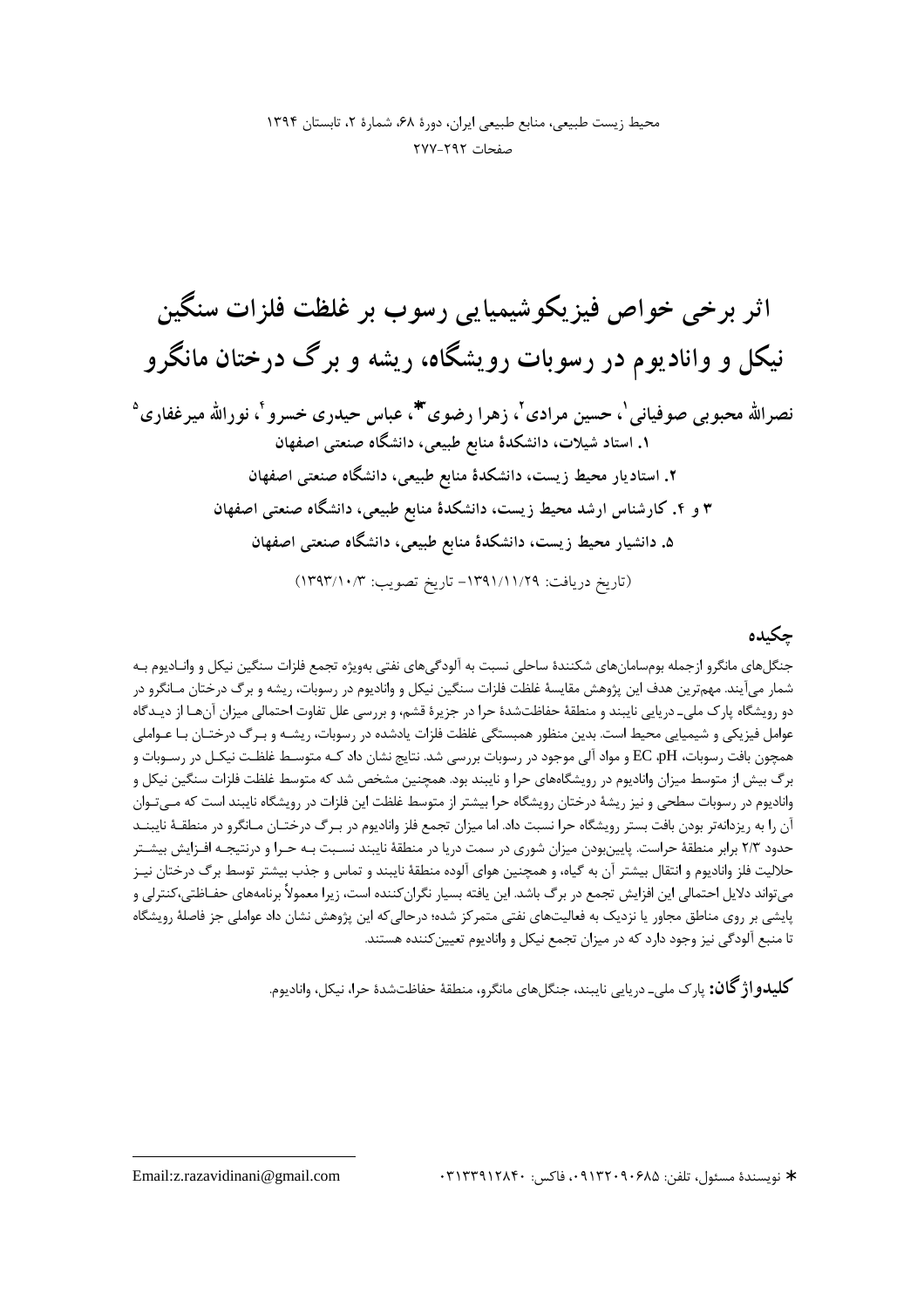غلظت واناديوم در گياهـان ٠/١ غلظـت وانـاديوم در خاك است (CCME, 1999). سمّيت واناديوم بســته

متفاوت است. در خاکهـای شـنی غلظـتهـایی در حدود ۸۰ mg/kg ۸۰ سبب کاهش بیومس گیاهی و در

اثري بر گياه ندارد كه اين تفاوتها بـهدليـل تجمـع

**1. مقدمه** 

امروزه آلودگیهای نفتی یکـی از تهدیــدهای اصـلی برای بومسامان های سـاحلی همچـون جنگـلهـای مانگرو محسوب می شود. لکههای نفتی بـا پوشـاندن حفرههای تنفسی گیاه منجر به فقدان اکسیژن قابل دسترس به ریشهٔ درختان مانگرو و درنهایت مـرگ أنهــا مــيشــوند (Orji *et al*., 2012). يكــي از نگرانیهای مهم در مورد آلودگی نفتی حضور فلزات سنگین در ترکیب نفتی است. این فلـزات بــهدلیــل ویژگـیهـای فیزیکـی و شـیمیایی خـاص همچـون ســمّيت، عــدم تجزيــهپــذيري و تجمــع زيســتي در Kabata-) گیاهــان بســیار مــورد توجــه هســتند Pendias, 2010). نيكل و واناديوم دو شــاخص مهـم آلودگی نفتی هسـتند و بیشـترین سـهم را در بـین فلزات دیگر دارند (Mirza *et Z*are-maivan, 2010 al., 2013). علاوه بر ايـن، تركيبـات نفتـى پـس از ورود بـــه دريـــا تحــتتــأثير فراينـــدهاى فيزيكـــى، شیمیایی و زیستی دچار تغییر میشوند، امـا نسـبت دو عنصر واناديوم و نيكل در نفت بــهدليــل تشــكيل پیوندهای محکم با ترکیبات آلی ثابت باقی میمانـد، از اينرو بــا تعيــين مقــدار فراوانــي و رابطــهٔ ايــن دو عنصر مـي تـوان بــه منشــأ آلــودگي نفتــي و شــدت آلودگی در منطقـه پـی بـرد (Mirza et al., 2013). بهطور کلی، غلظت نیکـل و وانــادیوم در نفـت خــام بهترتیب در محـدودهٔ بـیش از ۱۰۰\_ ۳۰۰ و ۱۵۰۰ WHO/Europe, 2000; ) میلی گرم در لیتـر اسـت Barceloux & Barceloux, 1999). غلظت نيكـل و وانادیوم در بستر عمدتاً به نــوع ســنگ مــادری و تــا حدودی به فعالیتهای انسانی بستگی دارد. غلظت واناديوم در خاکھــاي ســطحي در محــدودۂ mg/kg ۶۹ـ ۳۲۰ (با ميـانگين N۲۹ mg/kg) گـزارش شـده است (Kabata-Pendias, 2010). اگرچـه ضـرورت وانادیوم برای برخی گونههای جلبکـی و بـاکتریهـا اثبات شده است اما مدار کی مبنی بـر ضـرورت نیـاز آن برای گیاهان عالی<sup>٬</sup> وجود ندارد. بهطور متوسـط، به نوع خـاک (تفـاوت در قابليـت دسترسـي گيـاه) خاکهای لـومی غلظـتهـای بـیش از mg/kg ١٠٠

 $\overline{a}$ 

بیشتر وانادیوم در گیاهان رشدیافته در بسـتر شـنی اســـت. ســـمّيت وانـــاديوم در برخـــي گياهـــان در غلظتهای حدود T mg/kg گزارش شده است @>>
/ \*>>6
/ >>M1N .(Kabata-Pendias, 2010) خاکهای سطحی نیز در محـدودهٔ ۱۳ mg/kg - ۳۷ گزارش شده است. شواهدی مبنی بر نقش ضـروری نيكل در متابوليسـم گيـاهي وجـود نـدارد، هرچنـد برخی پژوهشگران وجود آن را بـرای گیـاه ضـروری میدانند. حد آستانهٔ نیکل از نظر مسمومیت گیـاهی در محـدودهٔ mg/kg ۱۰۰\_ ۱۰۰گـزارش شـده اسـت (Kabata-Pendias, 2010). بههر حال در غلظتهای بالا هر دو عنصر نیکل و وانادیوم ممکن است بـرای Zare-maivan, ) درختـان مـانگرو سـمی باشـند 2010). خليجفارس و سواحل جنوبي ايران بهواسطة وجــود مخــازن عظــيم و سرشــار از نفــت، انتقــال و جابهجايي تركيبات نفتـى و گسـترش فعاليـتهـاي نفت و گاز و جنگهای سه دههٔ گذشـته، بـهشـدت تحت تأثير آلودگي هـاي نفتـي قـرار دارد. بـراسـاس آمارهـاي رسـمي جهـاني، آلـودگي خلـيجفـارس و دریای عمان که بر اثر ورود آلایندهها از کشتیهـای نفتی و تجاری و ۱۰ میلیون تن آلایندههای جنگـی و فاضلاب ۴۷ برابر حد متوسط بـين|للملـي اسـت، Lotfi *et* ) اودهٔ دریایی جهان است >>6 >>%/ 83>>9: ? >> ( . *al.*, 2010 نگرانیهای مهم برای تخریب بومسامانهای مـانگرو در منطقـهٔ خلـيجفـارس اسـت و افـزايش بـىرويـهٔ بهرهبرداري از اين جنگلها توسـط بوميــان منطقــه احتمال انتقال آلايندهها در طول زنجيــرة غــذايي را افزایش میدهد، پس حفاظت از این بومسامانها در منطقــهٔ خلــيجفــارس بســيار حــائز اهميــت اســت. جنگلهای مانگرو در رویشگاه خلیج نایبند و جزیـرهٔ

<sup>1.</sup> Higher plants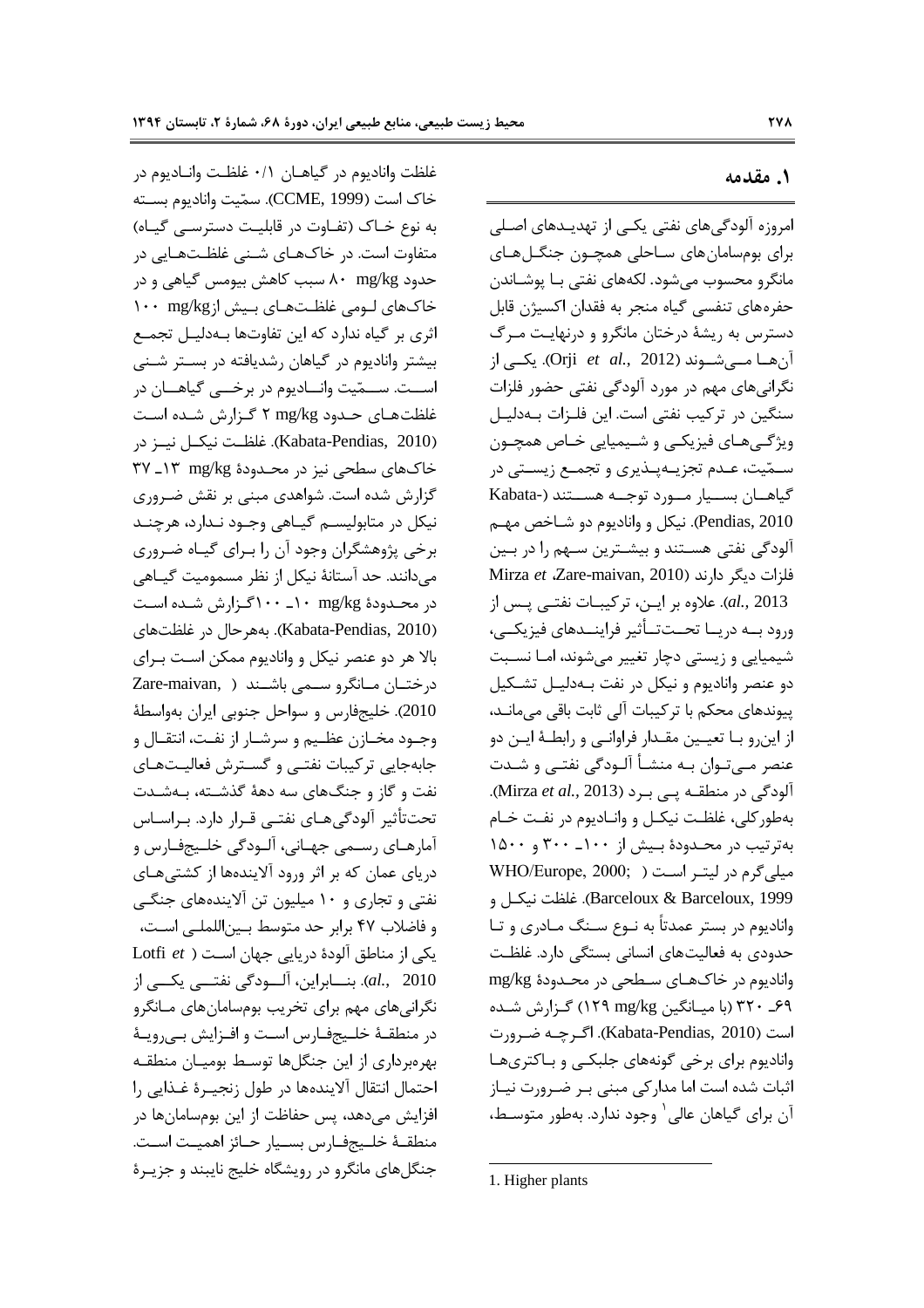قشــم ازجملــه بــومســامانهــاي شــاخص مــانگرو خلیجفارس محسوب میشوند که بهشدت در معرض آلودگیهای نفتی و بهویژه فلـزات سـنگین نیکـل و Davari et {Zare-maivan, 2010} واناديوم هستند al., 2010). در خليج نايبند، جنگلهاي مـانگرو در مجـاورت فعاليــتهــاي صــنعتي و پالايشــگاهي در منطقهٔ عسلویه در اسـتان بوشـهر واقـع شـدهانـد و عــلاوه بــر تخليــهٔ فاضــلابهــاي حاصــل از چنــين فعالیتهایی در محیطهای آبی، آلودگی هوای ناشی از فعالیتهای نفتی نیز در این منطقه بسیار مشهود است و انتظار میرود در سالهای آتی تولید این Rabbani et al., 2008) الايندهها افزايش يابد Davari et al., 2010). بنـابراين، بررسـي وارزيـابي اثر فلزات سنگین نیکل و وانادیوم حاصل از آلــودگی نفتي بر جنگــلهــاي مــانگرو در ســواحل جنــوبي از اهميت بـالايي برخـوردار اسـت، يـس اهـداف ايـن يژوهش شامل مقايسهٔ غلظت فلزات سنگين نيكل و وانادیوم در رسوبات، ریشه و برگ درختان مانگرو در دو رویشگاه حرا و خلیج نایبند و بررسـی تفـاوت دو رویشگاه حــرا و نایبنــد از نظــر برخــی خــواص فيزيكـوشــيميايي رســوب همچــون بافـت بســتر، پارامترهای فیزیکوشیمیایی مثل EC ،pH و مواد آلي، و همبسـتگي ايـن عوامـل بـا غلظـت نيكـل و وانادیوم در رویشگاههای بررسی شده است.

### ۲. مواد و روش ها

#### ٢. ١. منطقة مطالعهشده

منطقـهٔ مطالعـهشـده شـامل جنگـلهـای مـانگرو در رويشگاه خليج نايبند و منطقـهٔ حفاظـتشـدهٔ حـرا در جزيرهٔ قشم اسـت (شـكل ۱). جنگــلهـای مــانگرو در رویشگاه خلیج نایبند در انتهـاییتـرین قسـمت شـرق استان، نزدیک به مرز مشترک استان بوشهر بـا اسـتان هرمزگان واقع شده است. رویشگاههـای مـانگرو خلـیج نايبند حدود ٨٠ هكتـار وسـعت دارد و در فاصـلة "٣٧ '۲۳° ۲۷ تا''۱۱ '۲۸°۲۷ عرض شمالی و ''۳۸ '۳۸° ۵۲ تا "۵۲°۴۱'۵۲ طول شرقی قرار گرفتـه اسـت. ارتفـاع متوسط این منطقه از سـطح دریـا ۱۱۴ متـر و شـیب متوسط آن ۳۷/۵درصد است. بیش از ۶۰درصد درختــان ايــن رويشــگاه يوشــش تــاجى متــراكم دارد .(Zare-Zadeh et al., 2011; Davari et al., 2010) دیگر رویشگاه مانگرو با وسعت ۸۵۶۸۶ هکتار است که در شمال غربي جزيـرة قشـم در محـدودة '۵۵°۵۵ تـا '۵۵°۲۱ طـول شـرقي و '۲۶°۲۴ تــا '۰۰ °۲۷ درجــهٔ عرض شمالي واقع است. اين جزيره بزرگترين جزيـرۀ خلیجفارس است که با وسعت ۱۴۴۵ کیلومترمربع در مدخل ورودي خليجفارس ازدرياي عمان (تنگهٔ هرمـز) در آب و هوای گرمسیری واقع شـده اسـت ( Attar et  $. (al., 2004)$ 



شكل١. مناطق مطالعهشده: سمت راست منطقهٔ حفاظتشدهٔ حرا در جزیرهٔ قشم و سمت چپ خلیج نایبند در منطقهٔ عسلویه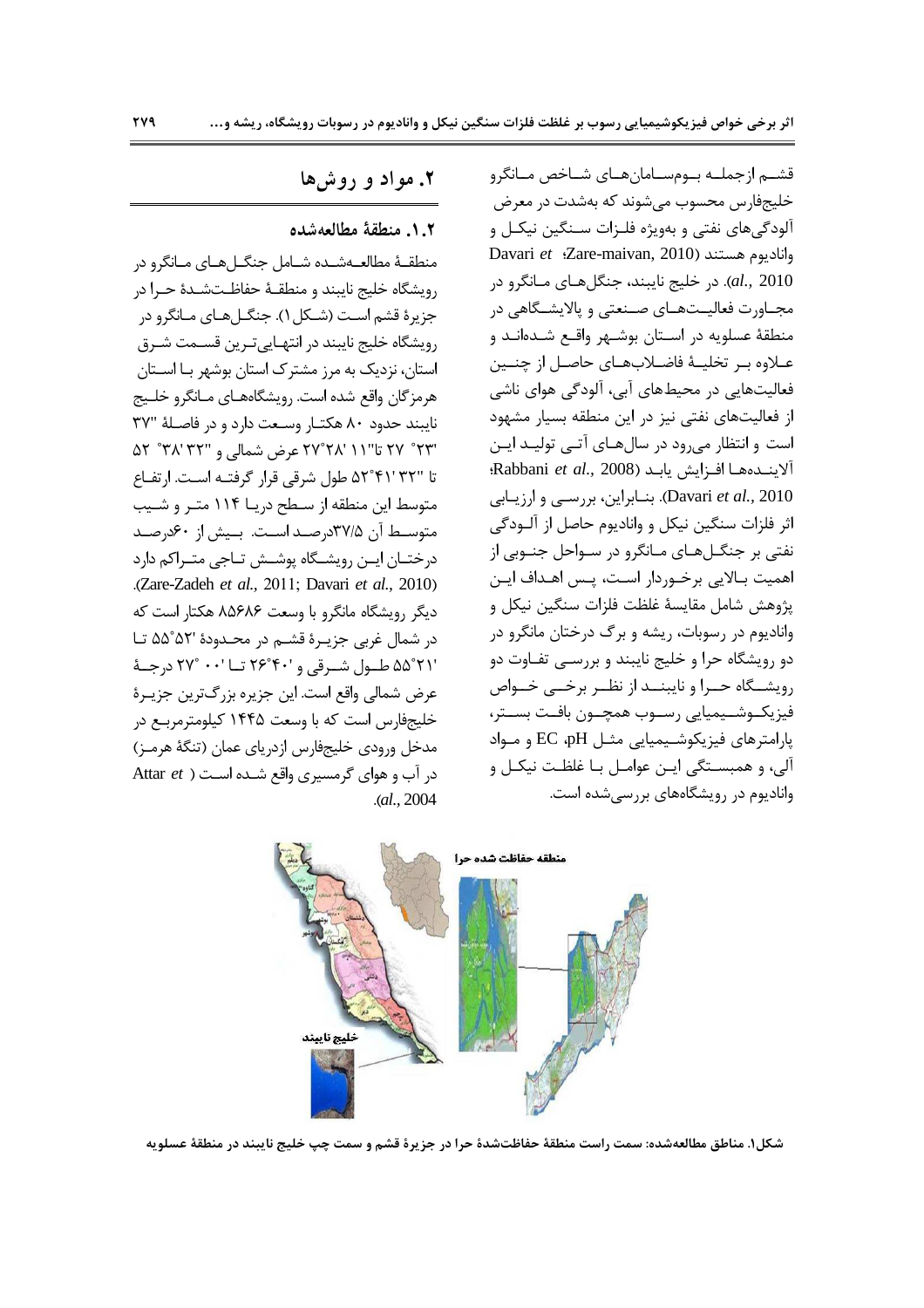صنعتی اصفهان منتقل شـد. بـرای نمونـهبـرداری از بافت ریشه و برگ از روش MacFarlane و همکاران که پژوهشهای گستردهای بر روی تجمـع و توزیـع فلزات سـنگين در درختـان مـانگرو انجـام دادهانـد، اســـتفاده شـــد. در مطالعـــهٔ آنهـــا نيـــز معيـــار نمونهبرداری، توزیـع فلـزات در منطقـه و سـاختار و شرایط جوامع مـانگرو در نظـر گرفتـه شـده اسـت (MacFarlane et al., 2003). بـدين منظـور، در نمونـهبـرداري از بافـت ريشـه، ريشـههـاي مغـذي نمونهبرداری و از برداشت ریشههای هوایی اجتنـاب شد. در این روش علاوه بر نمونههای فوق کـه بـرای سنجش فلزات سنگين برداشت شد، ۳ نمونه رسوب نیز بهوسیلهٔ گرب (۰/۱ مترمکعب) برداشته شد و رسوب آن با استفاده از الک ۱ میلی متر بـا آب دریـا الک شد تا بقایای ریشهها و دیگر مـواد زایـد از آن جداسازی شود. این نمونهها نیز در درون کیسههای یلاستیکی با یخـدان بـه آزمایشـگاه منتقـل شـدند. برای نمونهبرداری برگ حدود ۲۰\_ ۳۰ برگ بـا سـه تکرار از ارتفـاع یکسـان نسـبت بـه سـطح زمـین جمعآوری شد. در هر ایستگاه نمونهبرداری فقـط از یک درخت که ارتفاع بیش از ۱ متر داشت بهصورت تصادفی انجــام شــد. درختــانی بــرای نمونــهبــرداری انتخاب شدند که شرایط ظاهری آنها سالم بود و بر روی برگها نشانه بیماری و فعالیت آفات بـه چشـم نمیخورد. برداشت رسـوب و ریشـه در مجـاورت بـا همان درخت علامـتگـذاري شـده صـورت گرفـت. دلیل این نوع برداشت نمونـه ایـن بـود کـه فرضـیهٔ رابطه بین فلز سنگین و میزان انتقـال آن از رسـوب به ریشه و برگ آزمایش شود. بهدلیـل ذرات رسـوب چسبیده به تعـدادی از نمونـههـای ریشـه و بـرگ، تمامی نمونههای ریشه و برگ بـا آبمقطـر شسـته شدند تا میـزان خطـای انـدازهگیـری کـاهش یابـد. نمونههای رسوب، ریشه و برگ جمـع[وری شـده در آزمایشگاه بـهطور کامـل در هـوای آزاد و سـیس در دمای ۱۰۵ درجهٔ سانتیگراد در آون تا رسـیدن بـه وزن ثابت نگهداری و خشک شدند ( MacFarlane .(et al., 2003

٢.٢. نمو نهبر داری این مطالعه بــا اســتفاده از نمونــهبـرداری از رســوب رویشگاه، ریشه و برگ درختان مانگرو و اندازهگیری فلزات سنگین نیکل و وانادیوم در نمونـههـا صــورت گرفت. نقاط نمونهبرداری به شکلی انتخاب شـد کـه نمایانگر کل منطقه و در شرایط مختلف رویشگاهی باشد. ازآنجاکه محدودهٔ پراکنش رویشگاهها از سمت خشــکی بـه ســمت دریــا گســترده اسـت بنــابراین، انتخاب نقاط نمونهبرداري از دورترين نقطهٔ خشكي به سمت دورترين نقطـهٔ دريـا بــود تـا بخــشهــاي مختلف ,ویشگاه همچون در معـرض بـودن بـیش از حد آب و یا دوری از آب را در بر گیرد. ابتدا بر روی نقشهٔ هر کدام از رویشگاهها ۴ ترانسکت عمـود بـر سـاحل در نظــر گرفتــه شــد و ســپس ۳ نقطــهٔ نمونهبرداري در دورترين نقطـهٔ سـمت خشـكي و ۳ نقطه در دورترین نقطهٔ سـمت دریـا مشـخص شـد. توزیع ترانسکتها در دو منطقه بهگونـهای بـود کـه كل اجتماعات گياهي مورد نظر تحت يوشــش قــرار گیرد تا به همراه توزیع ایستگاههـای نمونـهبـرداری اطلاعات لازم از انتشار آلایندگی نفت در بخشهای مختلف اجتماعات گیاهی بـه دسـت آیـد. در ادامـه مختصات هر نقطه از نقشه به سـامانهٔ موقعیـتیـاب جهانی(GPS)` منتقــل و بـر روی زمــین شناســایی شد. درمجموع در هر منطقه ۸ ایستگاه نمونهبرداری با سه تکرار از رسوب، ریشـه و بـرگ از هـر درخـت برداشت شد که سهم هر کدام از مناطق یادشده ۲۴ قطعه نمونه برای برداشت رسوب، ریشه و برگ بود. از هر ایستگاه نمونهبرداری ۳ نمونـه تکـرار رسـوب سطحی (۰ تا ۱۰ سانتی متر) به وزن ۵۰۰ گرم بهوسیلهٔ پلاستیک اسید شـورهشـده برداشـته شـد. نمونههای رسـوب در درون کیسـههـای پلاسـتیکی یلی|تیلن قرار گرفت. درنهایـت تمـامی کیسـههـای نمونهٔ رسوب در یخدان قرار داده شد و به آزمایشگاه محيط زيست دانشكدة منـابع طبيعـى دانشـكاه

1. Global Positioning System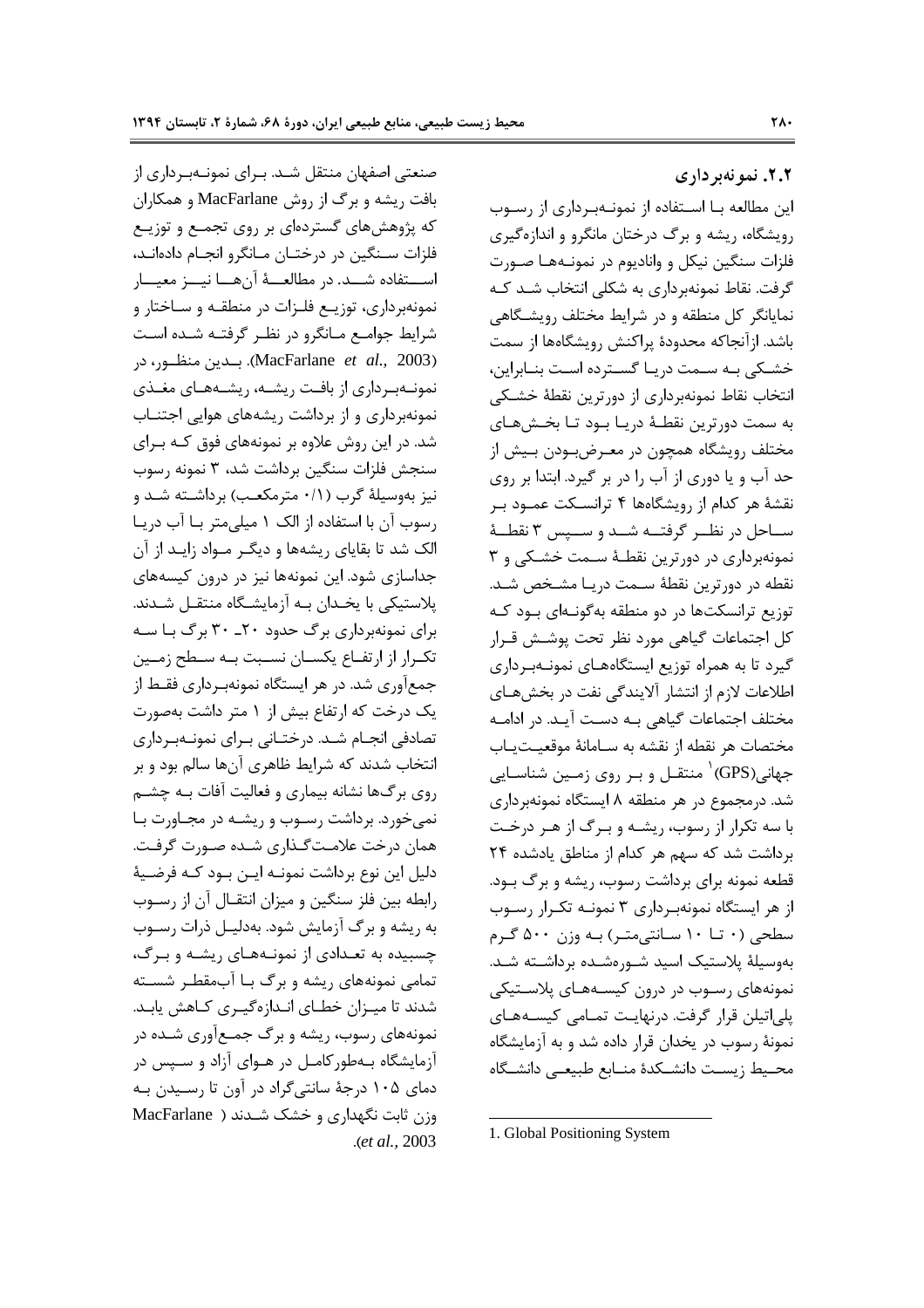بستر) استفاده شـد ( Klute ,1986). انـدازهگیـری اسیدیته و EC رسوب بهترتیب با استفاده از یک دستگاه pH متر ( 3310, Jenway, UK)، EC (4130, Jenway, UK) انجسام شسد. بسرای اندازه گیری مواد آلی، از دو طریق احتـراق بـهروش تر و احتـراق بـهروش خشـک اسـتفاده مـی شـود (1986, Klute). در این پژوهش برای تعیین درصد مواد آلی از روش احتراق مرطوب استفاده شد. این روش برمبنای اکسیداسیون مـواد آلـی بـه کمـک  $\zeta$ دىكرومات پتاسـيم (K2Cr2O7) در محـيط كـاملأ اسيدى (H2SO4) انجــام مــى شــود. بــاقى مانــدة دي كرومات با محلول فروآمونيوم ســولفات (عامــل احيا) در مجاورت معرف ارتو فنان ترولين تيتر شد. میزان کربن آلی خاک با استفاده از تعیـین میـزان دی کرومیات مصیرفنشیده در محلیول محاسیبه مے شود (Schulte, 1995).

### ۵.۲. تجزیهٔ آماری

بعــد از تعيـــين وضــعيت نرمـــالبـــودن دادههـــا، از آزمونهای t جفتشده برای بررسـی وجـود یـا عـدم وجود اختلاف معنـادار بـراي گـروههـاي نرمـال و از آزمون من ویتنی بـرای دادههـای غیرنرمـال و بـرای بررسی همبستگی عوامل محیطی بـا غلظـت عناصـر سنگین از همبستگی اسپیرمن و پیرسون در نرمافـزار SPSS19 استفاده شد.

۳. نتايج

۱.۳. بررسی غلظت عناصر نیکل و وانـادیوم در نمونههای رسوب، ریشه و برگ براساس جدول ۱، نتایج نشان داد که متوسـط غلظـت فلز نیکـل و وانــادیوم در رســوبات، ریشــه و بــرگ در رویشگاه حـرا تفـاوت معنــاداری بــا یکــدیگر دارنــد (P<۰/۰۰۰۱). بهطوری که متوسط غلظت نیکل در رسوبات (۹۷/۲۴ میکروگرم بر گرم) و برگ (۳/۱۴ میکروگرم بر گرم) بیش از متوسط غلظت وانادیوم در این نمونههاست (غلظت وانادیوم در رسـوبات و بـرگ به ترتیب ۳۸/۶۸ و ۴۹۲/۰ میکروگرم بر گرم). امـا در

٣.٢. تهية عصاره

برای تهیهٔ عصاره از نمونـهٔ رســوب مطــابق بــا روش ٣٠۵٠ آژانـس حفاظـت محـيط زيسـت آمريكـا<sup>'</sup> از مخلـوط اسـيدنيتريـک و آباکسـيژنه بـرای هضـم نمونههای رسوب استفاده شد ( Kimbrough & Wakakuwa, 1989). همچنین برای تهیهٔ عصـاره از نمونههای ریشهٔ گیاهی یک گرم از وزن خشکشـدهٔ ریشه از الک با چشمهٔ ۱ میلی متبر عبور داده شـد. سپس بوتهٔ چینی اسید شورشده به همراه نمونـه در کوره گذاشته و دما را بهآهستگی بهمدت ۲ ساعت به دمای ۵۰۰ درجهٔ سانتی گراد رسانده شد. سـیس بهمدت ۴ ساعت دیگر نمونـه در کـوره بـاقی مانـد (درمجموع ۶ ساعت). ۲/۵ میلی لیتر اسیدنیتریک ۶ مولار را در بوتـهٔ چینـی ریختـه و درنهایـت بعـد از اطمينان از حلشدن خاكستر، از كاغذ صافي واتمـن ۴۲ عبور داده شد وسیس با آبمقطر بـه حجـم ۲۰ ميل رسيد. بهدليل احتمال پايينبودن ميزان فلـزات سنگین در برگ، مقدار ۲ گرم از برگ خشــکشــده توزین و بهروش فوق عصارهگیری شـد. بـرای بـرگ گیاه هم، همانند رسوب بـهمنظـور کنتـرل کیفیـت عصارهگیری یک بشر تمیز نیز به همراه نمونههـا بـر روی هیتر<sup>۲</sup> قرار گرفت و کلیهٔ مراحل انجامشـده بـر روي نمونه بر روي آن انجام گرفت تا بهمنزلهٔ شـاهد (محلول بدون نمونه) در مرحلـهٔ انـدازهگیـری از آن استفاده شود (Radojević & Bashkin, 1999).

## ۴.۲. اندازه گیر ی ها

بعد از تهيهٔ عصارهٔ رسوب، غلظت نيكل و وانـاديوم نمونههای عصارهگیـری شـده بـهوسـیلهٔ دسـتگاه Perkin Elmer AAnalyst 700, ) جـذب اتمـى Canada) قرائت شد. برای تعیین خصوصیات خاک (PH، EC و مـواد آلـی) در آزمایشـگاه خـاکهـای الكشده ,ا با آبمقطر مخلوط كردند تا بـهصـورت گل درآیند. بهمنظـور تعیــین بافـت بســتر از روش هیدرومتری (متداولترین روش در تعیـین بافت

<sup>1.</sup> Environmental Protection Agency

<sup>2.</sup> Heater

<sup>3.</sup> Atomic Absorption Spectrophotometer (AAS)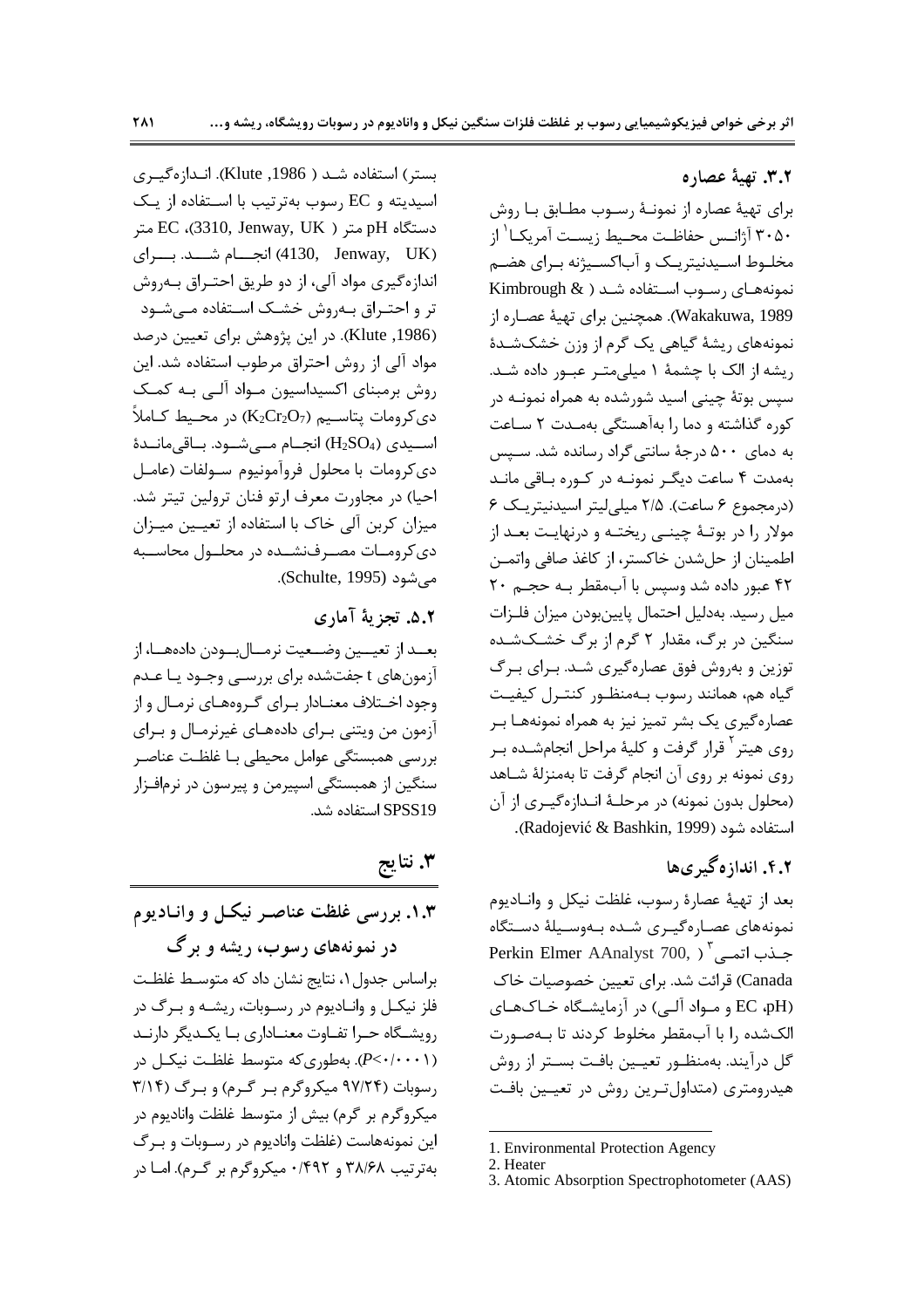نمونهٔ ریشــه، غلظـت وانــادیوم (۱۹/۸ میکروگـرم بـر گرم) بـیش از غلظـت نیکــل (۱۴/۶۸ میکروگــرم بـر گرم) است (P<・/・・۰۱). علاوه بر ایــن در رویشــگاه نایبند نیز غلظت ایـن دو عنصـر در رسـوبات و بـرگ تفاوت معناداری دارند (*P<*٠/٠٠١)؛ در حـالی کـه در مورد ريشهٔ اين تفاوت مشاهده نشـد (١/ ٧٢١). در رويشگاه نايبنــد متوســط غلظـت نيكــل در رســوبات سطحی (۴۵/۸۴ میکروگرم بر گرم) و برگ درختـان (۳۸ /۳ میکروگرم بر گرم) بیش از متوسط میزان واناديوم در ايــن دو نمونــه بــود (غلظـت وانــاديوم در نمونههای رسوب و برگ بهترتیب ۱۷/۹۲ و ۱/۱۳ میکروگرم بر گرم)، اما غلظت ایـن دو فلـز در ریشــه درختان نزدیک به هم بود.

جدول۱. نتایج مقایسهٔ میانگین غلظت نیکل و وانادیوم در رسوبات سطحی، ریشه و برگ درختان رویشگاههای حرا و نایبند با استفاده از آزمون t جفتشده یا من ویتنی

|                              | غلظت در                        | غلظت در                                        |         |          |        |
|------------------------------|--------------------------------|------------------------------------------------|---------|----------|--------|
| p-value                      | $(\mu g/g)$ نايبند             | $(\mu g/g)$ حرا                                | موقعيت  | عنصر     | نمونه  |
| $P\lt\cdot/\cdot\cdot\cdot$  | 44147±171147                   | $9Y/F \cdot \pm 7.75Y$                         | خشکی    |          |        |
| $P\lt\cdot/\cdot\cdot\cdot$  | $fV/Y$ $f \pm 19$              | 98111+14194                                    | دريا    | نيكل     |        |
| $P<\cdot/\cdot\cdot\cdot$    | FQ/14+177/VE                   | $9Y/Tf+77/Ff$                                  | ميانگين |          | رسوبات |
| $P<\cdot/\cdot\cdot\cdot$    | $19/\Delta\Delta \pm 1.711$    | ٣۶/۴۶±١٢/٢٣                                    | خشکی    |          | سطحى   |
| $P\lt\cdot/\cdot\cdot\cdot$  | 18/71+8/44                     | $f.14 + f.09$                                  | در یا   | واناديوم |        |
| $P<\cdot/\cdot\cdot\cdot$    | $1Y/97\pm\Lambda/77$           | $\Upsilon \Lambda / 5 \Lambda \pm \Lambda / 5$ | ميانگين |          |        |
| $P<\cdot/\cdot\cdot\cdot$    | $V/Y$ $\pm$ $f$ / $f$ $\Delta$ | $1\Delta$ /9 $\cdot \pm$ ۴/۷۴                  | خشکی    |          |        |
| $P\lt\cdot/\cdot\cdot\cdot$  | $f/\Delta$ 9± $f/\Delta$       | 13/45+7/7Y                                     | دريا    | نيكل     |        |
| $P<\cdot/\cdot\cdot\cdot$    | $9/10+19.$                     | 14/61 - 14/61                                  | ميانگين |          |        |
| $P<\cdot/\cdot\cdot\cdot$    | $V/F \cdot \pm \Delta/VT$      | $19/Y1 \pm Y/9Y$                               | خشکی    |          | ر يشه  |
| $P<\cdot/\cdot\cdot\cdot$    | $\Delta$ /۶۹ $\pm$ ۴/۳۶        | 19/19±1/۶۳                                     | در یا   | واناديوم |        |
| $P<\cdot/\cdot\cdot\cdot$    | $9/00 \pm 0/0$                 | $19/\lambda \pm 7/10$                          | ميانگين |          |        |
| $P = \cdot$ /۴۷۵             | $Y/Y9 \pm Y/Y$                 | $T/TT \pm 1/\Delta T$                          | خشکے    |          |        |
| $P = \cdot / \lambda \Omega$ | $Y/99 \pm 1.77$                | $Y/9T + 10\lambda$                             | در یا   | نيكل     |        |
| $P = \cdot$ /۴۶۴             | $T/T\Lambda \pm 1/T$           | $\frac{1}{2}$                                  | ميانگين |          |        |
| $P = \cdot / \cdot \Delta$   | $1/\cdot 9 \pm \cdot 199$      | $.1991 \pm .191$                               | خشکے    |          | برگ    |
| $P = \cdot / \cdot \cdot f$  | $1/12 \pm 1.7$                 | $\cdot$ /۳۲ $\pm$ $\cdot$ /۴۴                  | در یا   | واناديوم |        |
| $P<\cdot/\cdot\cdot\cdot$    | $1/17 \pm 1.7$                 | $\cdot$ /۴۹ $\pm$ $\cdot$ /۵۳                  | ميانگين |          |        |

p-value از نظر مقايسهٔ غلظت فلزات در دو رويشگاه حرا و نايبند بيان شده است.

(P<·/···۱). به این ترتیب میزان تجمع فلز وانـادیوم در برگ درختان مانگرو در منطقـهٔ نایبنــد حـدود ۲/۳ براب منطقـهٔ حـراسـت. امـا تفـاوت قابـل ملاحظـه و معناداری در متوسط غلظت نیکـل در بـرگ گیاهـان رویشگاه حـرا و نایبنــد مشــاهده نشــد (۴۶۴-P=). درمجموع نتايج نشاندهندة بالابودن غلظت اين فلـزات بهترتیب در رسوبات، ریشه و برگ است.

بـا مقايســهٔ دو رويشــگاه حــرا و نايبنــد مــىتـوان استنباط کرد که متوسط غلظت فلزات سنگین نیکل و وانــاديوم در رســوبات ســطحى و نيــز ريشــهٔ درختــان رویشگاه حرا بیشتر از متوسط این فلـزات در رویشـگاه نايبند است. اما بـرخـلاف رسـوبات و ريشــهٔ درختــان، متوسط غلظت فلز واناديوم در برگ درختــان رويشــگاه نايبنــد و حــرا رفتــار متفــاوتي از خــود نشــان داد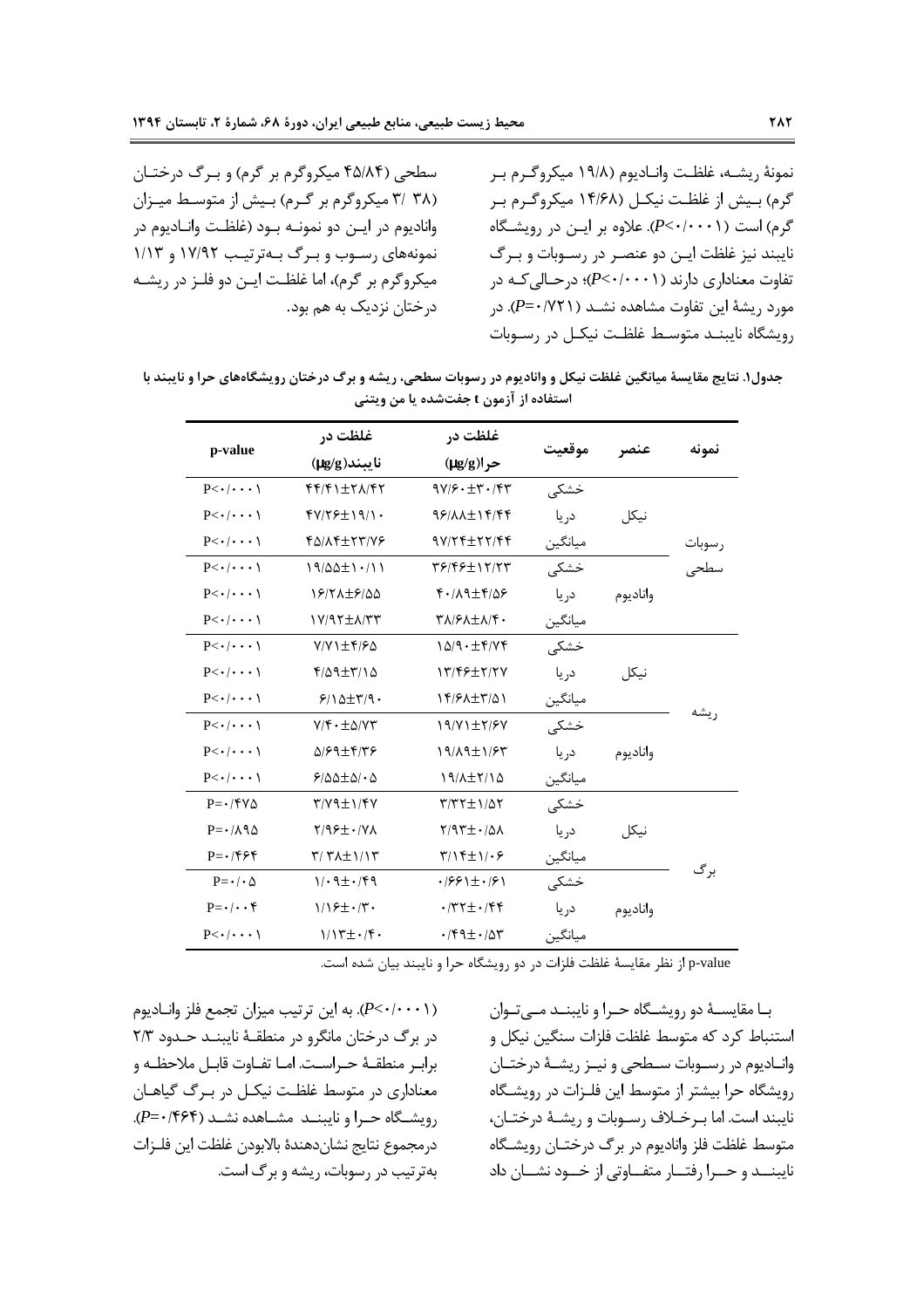**-OR !@ EC ' pH " ! 
UP 2.3.**  میانگین مقدار EC ،pH و مادهٔ آلی در سمت خشـکی و دریا در جدول ۲ ارائه شـده اسـت. همـان طـور کـه مشــاهده مــیشــود مقــادیر pH در هــر دو رویشــگاه نزدیک بــه خنثــی بــوده و حــدود ۷/۵\_ ۷/۶ اســت. از طرفــى مقــدار هــدايت الكتريكــى (EC) در ســمت خشـكى بيشـتر از سـمت دريـا در دو رويشـگاه حـرا (P=•/۰۷) و نايبند (۲۰۰۰۰) است كه بـالابودن ميزان EC نشاندهندهٔ بالاتربـودن ميـزان يـونهـا و املاح د<sub>ا</sub> سمت خشـكى اسـت (Peng et al., 2009). بنابراین، غلظت فلـزات سـنگین در ایـن دو رویشـگاه بهطور معناداری در سمت خشکی بیشتر از دریاست. از طرفی متوسط هدایت الکتریکی (EC) در رویشگاه حرا در سمت دریا بیشتر از نایبند است (بهترتیب ۵۸

و mS/cm ۴۱) کـه از نظـر آمـاري اخــتلاف معنــادار اسـت (P =٠/٠١٨). نتــايج همچنــان نشــان داد كــه متوسط ميزان مــادهٔ آلــي در دو منطقــهٔ حــرا از نظــر آماري با هم تفــاوت ندارنــد (P=٠/٩٩٣)، امــا در هــر منطقه میزان مادهٔ آلی در سـمت خشـکی و دریـا بـا همديگر تفاوت معنادار داشتند (P<۰/۰۵). بيشـترين میزان مادهٔ آلی در منطقهٔ حرا در بخش خشـکی و در منطقهٔ نایبند در بخش دریاست. **۳.۳.** مقایسهٔ بافت بستر در رویشگاههای حـرا و **ناسند** ویژگیهای فیزیکی و شـیمیایی رسـوبات سـطحی (۰ تا ۱۰ سانتی متر) به صورت مجـزا در هـر دو رویشگاه نایبند و حرا بررسی شد (جدول۳).

جدول۲. مقایسهٔ میانگین مقدار EC ،pH و مادهٔ آلی و رسوبات سطحی در دو رویشگاه

|                                                 | پارامتر                                |                                          | محيط        |         |
|-------------------------------------------------|----------------------------------------|------------------------------------------|-------------|---------|
| ماده آلی(٪)                                     | EC(mS/cm)                              | pН                                       | نمونهبرداري | رویشگاه |
| $\frac{1}{2}$                                   | $55/7$ $\pm 77/97$                     | $V/\Delta Y \pm 1$                       | خشکی        |         |
| $Y/YY_{\pm} \cdot \Delta \Lambda$               | $\Delta\lambda$ /۴ $\Delta\pm$ ۲۱/۴۶   | $V/6\pm$ $(1)$                           | د, یا       | ح       |
| $Y/99 \pm \cdot /Y0^d$                          | $9.77 \times 10^{-6}$                  | $V/\Delta$ 9 ± $\cdot$ /11 <sup>a</sup>  | ميانگين     |         |
| $Y/F_{\pm}Y/\cdot F$                            | $55/15 \pm 11/99$                      | $V/\Delta \Upsilon \pm i \Upsilon \cdot$ | خشکے        |         |
| 8/95±1/9                                        | $f/(7\lambda \pm 1.7\lambda)$          | $V/S \cdot \pm \cdot / \sqrt{V}$         | د, یا       | ناسند   |
| $\Upsilon/\cdot\Upsilon \pm 1/\Upsilon \cdot d$ | $\Delta$ 1/Y1 $\pm$ 14/Y9 <sup>b</sup> | $V/\Delta V \pm \cdot / \lambda^{a}$     | ميانگين     |         |

حروف متفاوت در میانگین هر پارامتر (ستون) نشاندهندهٔ تفاوت معنادار در آن پارامتر برای هر دو رویشگاه است.

جدول ۳. میانگین درصد میزان رس، سیلت و شن در رویشگاه نایبند و حرا

|                                                                                                 | پارامتر                                                                                     |                                                                            | محيط        |         |
|-------------------------------------------------------------------------------------------------|---------------------------------------------------------------------------------------------|----------------------------------------------------------------------------|-------------|---------|
| شن(./)                                                                                          | سىلت(٪)                                                                                     | رس(.⁄)                                                                     | نمونهبرداري | رويشكاه |
| $49/44+7/10$                                                                                    | 39/63±7/39                                                                                  | $\mathsf{Y}\cdot\mathsf{Y}\cup\mathsf{Y}\rightarrow\mathsf{Y}$             | خشکی        |         |
| $f \cdot f f + f'/\Lambda \Delta$                                                               | $f)/\cdot \Delta \pm 11/97$                                                                 | 841474776                                                                  | د, یا       | حر ا    |
| $\mathbf{r}\mathbf{9}/\mathbf{9}\mathbf{5}\pm\mathbf{7}/\mathbf{6}\cdot\mathbf{1}^{\mathrm{f}}$ | $f \cdot  T f \pm V  / 5^d$                                                                 | $\Upsilon \Upsilon / \Upsilon \pm \Upsilon \cdot \Upsilon^b$               | ميانگين     |         |
| $\Delta \mathcal{S}/\cdot \mathcal{S} \pm 1 \Delta/\mathcal{S} \Delta$                          | $\uparrow\uparrow\uparrow\uparrow\uparrow\downarrow\downarrow\uparrow\cdot\uparrow\uparrow$ | $\mathbf{Y} \cdot (\mathbf{V} \cdot \pm \mathbf{A}) \mathbf{Y} \mathbf{A}$ | خشکے        |         |
| $51/77 \pm 19/17$                                                                               | $Y.98f \pm 1991$                                                                            | $1\lambda/\cdot$ 9 $\pm$ 1/5 $\cdot$                                       | در يا       | ناسند   |
| AN/66±1A/6V°                                                                                    | $Y1/90 \pm 17/V \cdot c$                                                                    | $19/F \cdot \pm F/9\Delta^a$                                               | ميانگين     |         |

حروف متفاوت در میانگین هر پارامتر (ستون) نشاندهندهٔ تفاوت معنادار در آن پارامتر برای هر دو رویشگاه است.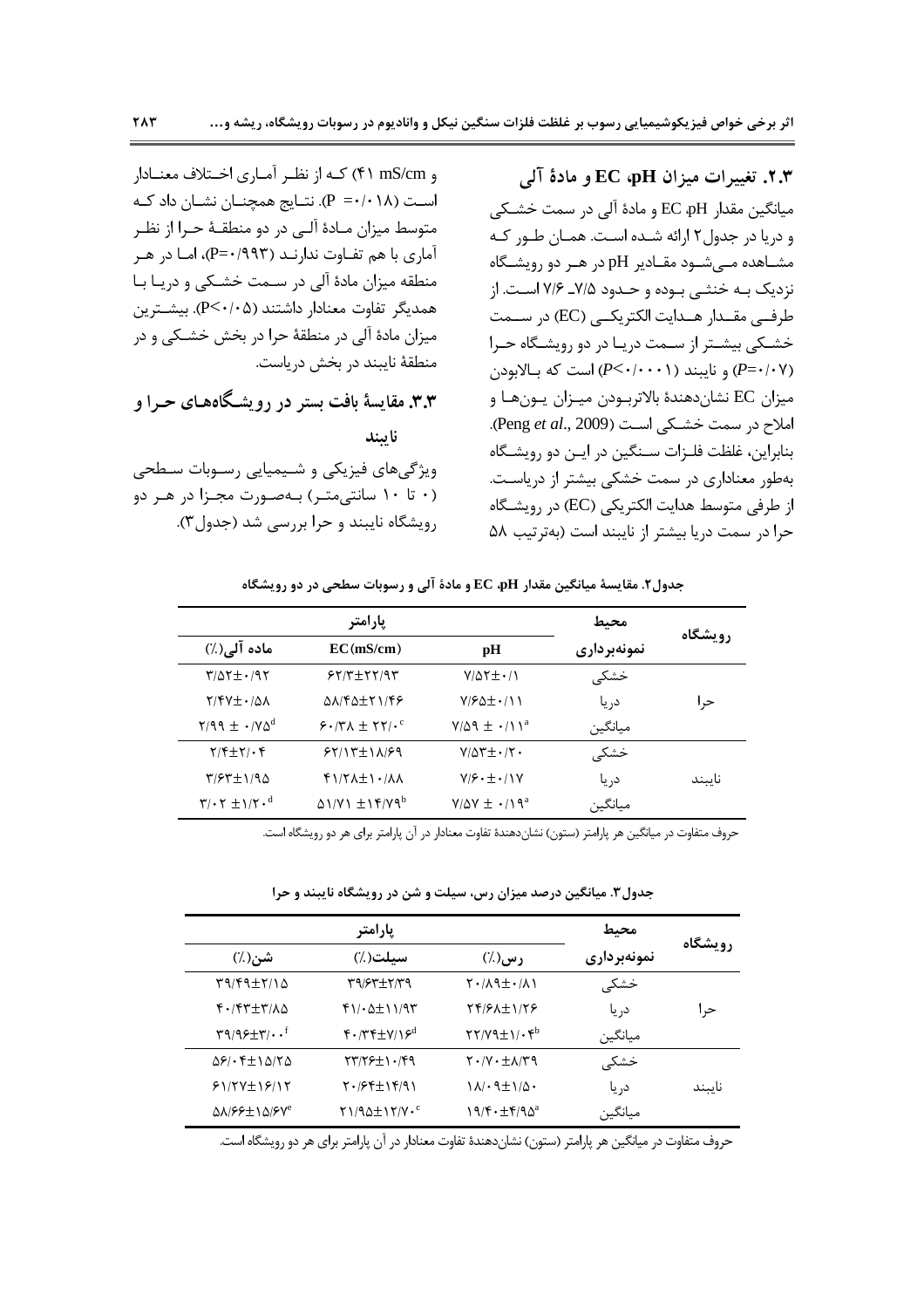در رويشگاه نايبنــد متوسـط درصـد بافـت شــنى بیشتر از بافت رس و سیلت است. بافت رسـوبات در منطقهٔ حرا به اندازهٔ رسوبات نایبند درشتدانه نیسـت وبافت غالب سيلتى- شـنى است (P< ./. ^). بــا مقایسـهٔ بافـت رسـوبات در هـر دو رویشـگاه حـرا و نايبند، تفاوت معناداري بـين ميـزان رس (بـهترتيـب ۱۹/۴درصد و ۲۲/۷۹درصد) و بین میزان سیلت (بهترتیب ۲۱/۹۵درصد و ۴۰/۳۴درصد) و میزان شـن (بهترتیب ۵۸/۶۶درصد و ۳۹/۹۶درصد) مشاهده شـد

| $(P< \cdot/\cdot\cdot\cdot)$                     |
|--------------------------------------------------|
| ۴.۳. همبسـتگی غلظـت نیکـل و وانـادیوم بـا        |
| و یژگیهای بستر                                   |
| در جـدولهـاي ۴ و ۵ نتـايج حاصـل از بررســي       |
| همبستگی غلظت نیکل و وانادیوم در برگ، ریشه و      |
| رسوب با پارامترهـای EC ،pH، مــواد آلــی و بافـت |
| بستر در دو رویشگاه ارائه شده است.                |
|                                                  |

جدول۴. همبستگی غلظت نیکل و وانادیوم در بخشهای مختلف رویشگاه حرا با پارامترهای EC .pH، مواد آلی و بافت بستر

| واناديوم                     | نيكل                         | واناديوم                   | نيكل                         | واناديوم                     | نيكل                              | آناليز آماري   |        |         |
|------------------------------|------------------------------|----------------------------|------------------------------|------------------------------|-----------------------------------|----------------|--------|---------|
| رسوب                         |                              |                            | ريشه                         | برگ                          |                                   |                | موقعيت | پارامتر |
| $-\cdot$ /٣۴                 | $-177$                       | $-154$                     | $- \cdot 194$                | $\cdot$ / $\Delta$ Y         | .707                              | ضريب همبستگى   |        |         |
| $\cdot/\prime$               | .199                         | $\cdot/\sqrt{2}$           | $\cdot/\cdot$ $\mathsf{r}^*$ | $\cdot/\cdot \Delta$         | $\cdot/\cdot$ 9                   | p-value        | خشکی   |         |
| .179                         | $\cdot$ /٢٨                  | $-\cdot/\tau$ .            | $\cdot$ /٣٧                  | $-110$                       | $-\cdot/9$                        | ضريب همبستگى   |        | pH      |
| $\cdot$ /۴۲                  | $\cdot$ /٣٨                  | $\cdot$ /۳۴                | $\cdot$ /۲ $\vee$            | $\cdot$ /۶۳                  | $\cdot$ /00                       | p-value        | در یا  |         |
| .109                         | .705                         | $\cdot$ /۳ $\cdot$         | $\cdot$ /00                  | $-19$                        | $-190$                            | ضريب همبستگى   |        |         |
| $\cdot$ / $\cdot$ 6          | $\cdot$ / $\cdot$ 9          | $\cdot$ $\nmid$ ۳۵         | $\cdot$ / $\cdot$ 6          | $\cdot/\cdot$ $\mathsf{y}^*$ | $\cdot/\cdot$ $\mathsf{Y}^*$      | p-value        | خشکی   | مواد    |
| $\cdot$ /۴۵                  | $\cdot$ / $\cdot$ $\vee$     | .199                       | $\cdot/\Delta$ .             | $\cdot$ /٣٨                  | $\cdot$ / $\cdot$ $\wedge$        | ضریب همبستگے ٖ |        | آلى     |
| .79                          | $\cdot/\lambda\tau$          | $\cdot$ /۶۳                | $\cdot/\wedge$               | $\cdot$ /۲۲                  | $\cdot/\lambda\lambda$            | p-value        | دريا   |         |
| $\cdot$ /54                  | .19.                         | $-101$                     | $-\cdot/\tau$ .              | $-17)$                       | $-\cdot/\mathfrak{F}\mathfrak{r}$ | ضريب همبستگى   | خشکے   |         |
| $\cdot$ / $\cdot$ $\vee$     | $\cdot/\cdot$ ۴*             | $\cdot$ / $\cdot$ 9        | $\cdot$ $/70$                | $\cdot/\Delta\Upsilon$       | $\cdot$ /18                       | p-value        |        |         |
| $\cdot$ /۳ $\Lambda$         | $\cdot$ /۲)                  | $\cdot$ / $\cdot$ $\Delta$ | $\cdot$ /00                  | $\cdot$ /۲۲                  | $-\cdot/\lambda$                  | ضريب همبستگى   |        | EC      |
| $\cdot$ /٢٣                  | $\cdot/\Delta\Upsilon$       | .71                        | $\cdot/\cdot \wedge$         | $\cdot/\Delta \cdot$         | $\cdot$ /20                       | p-value        | دريا   |         |
| $\cdot/\lambda \cdot$        | $\cdot/\Upsilon$             | $\cdot/\cdot$ $\mathsf{Y}$ | $\cdot/1$                    | $-11V$                       | $-170$                            | ضريب همبستگى   | خشکی   |         |
| $\cdot$ / $\cdot$ 1 $>^{**}$ | $\cdot/\cdot$ \*             | .790                       | $\cdot$ /9 $\cdot$           | .409                         | $\cdot$ /۲۷                       | p-value        |        |         |
| $-\cdot/\\lambda$            | $- \cdot / \tau \tau$        | $- \cdot / \cdot 7$        | $-\cdot/11$                  | $\cdot$ /۲۹                  | $\cdot$ /۲۲                       | ضريب همبستگى   |        | رس      |
| $\cdot$ / $\Delta V$         | $\cdot$ /۲۹                  | .790                       | $\cdot$ / $\vee$ $\triangle$ | $\cdot$ /٣٧                  | $\cdot$ /۴۹                       | p-value        | در يا  |         |
| $-10V$                       | $-100$                       | .179                       | .   . 9                      | .179                         | $\cdot$ /۴۵                       | ضريب همبستگى   | خشکی   |         |
| $\cdot$ / $\cdot$ $\Delta$   | $\cdot$ / $\cdot$ $\epsilon$ | $\cdot$ /۴۱                | ۰/۸۵                         | $\cdot$ /۴۲                  | $\cdot/\prime$                    | p-value        |        | سيلت    |
| $- \cdot / \mathrm{V} \cdot$ | $-10f$                       | $\cdot/\cdot$ Y            | $-1/\sqrt{5}$                | $-1$                         | $\cdot$ /٣٢                       | ضريب همبستگى   |        |         |
| $\cdot/\cdot\setminus\ast$   | $\cdot/\cdot$ Y              | $\cdot/\lambda$ ۴          | $\cdot/\cdot$ \>**           | $\cdot$ /Y۳                  | $\cdot/\tau \cdot$                | p-value        | دريا   |         |
| $\cdot/\Delta\lambda$        | $\cdot$ /2)                  | $-145$                     | $-17.$                       | $-170$                       | $-\cdot$ /۴۷                      | ضريب همبستگى   | خشکی   |         |
| $\cdot$ / $\cdot$ $\Delta^*$ | $\cdot/\cdot$ ۴*             | $\cdot/\Lambda$            | .109                         | $\cdot$ /۴۳                  | $\cdot/\gamma$                    | p-value        |        |         |
| $\cdot$ /٣٨                  | .70                          | .115                       | .75                          | $-\cdot/1V$                  | $-110$                            | ضريب همبستگى   |        |         |
| $\cdot$ /۲۳                  | $\cdot$ /۲۶                  | $\cdot/\Upsilon$           | $\cdot$ /۴۸                  | .709                         | $\cdot$ /۶۴                       | p-value        | دريا   |         |

|  |  |  |  |  |  | معنی داری در سطح ۹۵درصد *، در سطح ۹۹ درصد ** |  |  |  |  |
|--|--|--|--|--|--|----------------------------------------------|--|--|--|--|
|--|--|--|--|--|--|----------------------------------------------|--|--|--|--|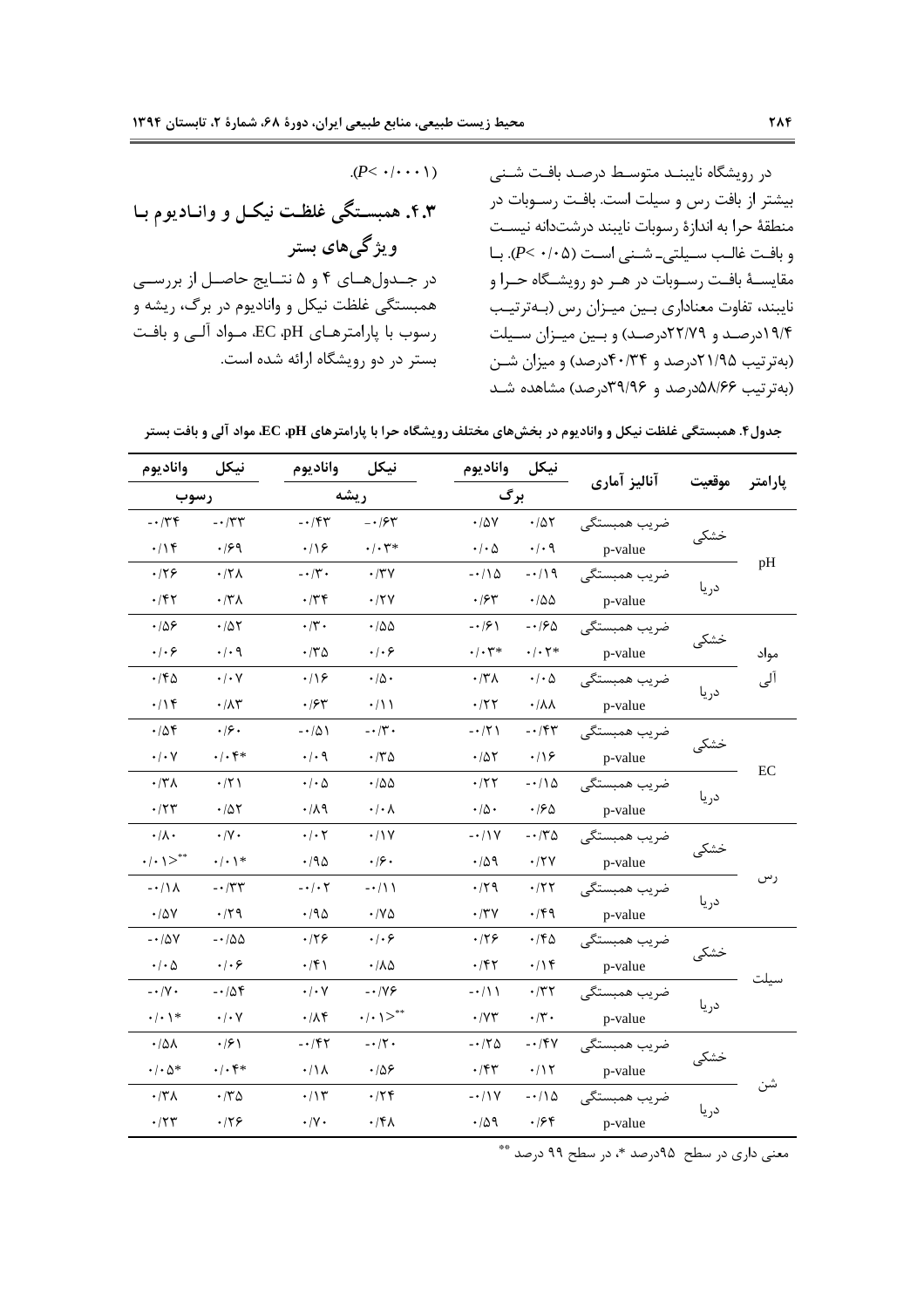| واناديوم                  | نيكل                         | واناديوم                                                                                                                                                                                                                      | نيكل                           | واناديوم                                                   | نيكل                            | آناليز آماري |        |         |
|---------------------------|------------------------------|-------------------------------------------------------------------------------------------------------------------------------------------------------------------------------------------------------------------------------|--------------------------------|------------------------------------------------------------|---------------------------------|--------------|--------|---------|
| رسوب                      |                              |                                                                                                                                                                                                                               | ريشه                           | برگ                                                        |                                 |              | موقعيت | پارامتر |
| $-\cdot/15$               | $-1$                         | $-14$                                                                                                                                                                                                                         | $\cdot$ /٣ $\Delta$            | $-1YY$                                                     | $\cdot/\cdot$ $\mathsf{r}$      | ضريب همبستگي |        |         |
| .199                      | $\cdot$ /YY                  | $\cdot$ /\Y                                                                                                                                                                                                                   | $\cdot$ /٢٧                    | $\cdot$ / $\cdot$ $\mathsf{Y}^*$                           | .499                            | p-value      | خشکی   |         |
| $- \cdot / \tau \tau$     | $-\cdot/\cdot \wedge$        | $- \cdot / \cdot$ \>                                                                                                                                                                                                          | $\cdot/\cdot$ ۴                | $\cdot$ /۴۱                                                | $\cdot$ /Y $\wedge$             | ضريب همبستگى |        | pH      |
| .71                       | $\cdot/\lambda$              | .799                                                                                                                                                                                                                          | $\cdot$ /9)                    | $\cdot$ /۲۴                                                | $\cdot$   $\cdot$   $>^{**}$    | p-value      | در یا  |         |
| $- \cdot / \tau \tau$     | $-10V$                       | $-11V$                                                                                                                                                                                                                        | .70                            | $-188$                                                     | $-199$                          | ضریب همبستگی |        |         |
| .71                       | $\cdot$ / $\cdot$ $\Delta$   | $\cdot$ /9 $\cdot$                                                                                                                                                                                                            | $\cdot$ /۴۳                    | $\cdot$ / $\cdot$ $\vartriangle$ $\overline{\vartriangle}$ | $\cdot/\cdot$ \*                | p-value      | خشکی   | مواد    |
| $\cdot$ / $\Delta f$      | $\cdot$ /۶۵                  | $- \cdot / \cdot$                                                                                                                                                                                                             | $-\cdot/\cdot \tau$            | $-\cdot/\Delta\lambda$                                     | $-170$                          | ضریب همبستگی | دريا   | آلی     |
| $\cdot/\cdot$ Y           | $\cdot/\cdot \curlyvee^*$    | $\cdot$ / $\Delta \mathsf{r}'$                                                                                                                                                                                                | .795                           | $\cdot/\cdot$ Y                                            | $\cdot$ /۴۶                     | p-value      |        |         |
| .115                      | $\cdot/\cdot$ \>             | $-101$                                                                                                                                                                                                                        | $-114$                         | $-109$                                                     | $-\cdot/\lambda$                | ضريب همبستگى |        |         |
| $\cdot$ /Y)               | $\cdot/\Lambda$              | $\cdot$ / $\cdot$ 9                                                                                                                                                                                                           | .199                           | $\cdot/\Lambda$                                            | .709                            | p-value      | خشکے   |         |
| $-191$                    | $-109$                       | $-17$ .                                                                                                                                                                                                                       | $-1.6$                         | $\cdot$ /۶۸                                                | .719                            | ضريب همبستگى |        | EC      |
| $\cdot/\cdot \tau^*$      | $\cdot/\cdot$ f <sup>*</sup> | $\cdot/\Delta\mathsf{r}$                                                                                                                                                                                                      | $\cdot/\lambda\mathrm{V}$      | $\cdot/\cdot$ $\mathsf{r}^*$                               | $\cdot/\Delta\lambda$           | p-value      | در یا  |         |
| $\cdot$ /60               | $\cdot$ /Y \                 | $-\cdot 79$                                                                                                                                                                                                                   | $-144$                         | $\cdot$ /۴۶                                                | $\cdot$ /Y $\wedge$             | ضريب همبستگى |        |         |
| $\cdot/\cdot \tau^*$      | $\cdot$   $\cdot$   $>^{**}$ | $\cdot$ /٢١                                                                                                                                                                                                                   | $\cdot$ /18                    | $\cdot/\gamma$                                             | $\cdot/\cdot$ \>**              | p-value      | خشکی   |         |
| .705                      | $\cdot$ /۶۵                  | $-119$                                                                                                                                                                                                                        | $-\cdot/\cdot$ )               | $-105$                                                     | $-115$                          | ضریب همبستگی |        | رس      |
| $\cdot/\cdot \wedge$      | $\cdot/\cdot \gamma^*$       | $\cdot$ / $54$                                                                                                                                                                                                                | .44.                           | $\cdot$ / $\cdot$ 9                                        | $\cdot/\Upsilon$ .              | p-value      | در یا  |         |
| $\cdot$ /۳۲               | $\cdot$ /٢٢                  | $- \cdot / \mathbf{\tilde{v}} \mathbf{V}$                                                                                                                                                                                     | $-10f$                         | $\cdot/\cdot \tau$                                         | $\cdot/$                        | ضريب همبستگى |        |         |
| $\cdot/\tau$ .            | $\cdot/\Delta$ .             | .75                                                                                                                                                                                                                           | $\cdot/\cdot$ Y                | $\cdot$ /9٣                                                | $\cdot$ / $\vee$ $\check{\tau}$ | p-value      | خشکی   |         |
| $\cdot$ /۶ $\uparrow$     | $\cdot/\Delta\Lambda$        | $\cdot$ / $\cdot$ $\uparrow$                                                                                                                                                                                                  | $\cdot$ / $\cdot$ / $>$        | - $\cdot$ /Y $\cdot$                                       | $-\cdot$ /۴ $\Lambda$           | ضریب همبستگی |        | سيلت    |
| $\cdot/\cdot \curlyvee^*$ | $\cdot/\cdot \Delta^*$       | $.40 \times$                                                                                                                                                                                                                  | $\cdot$ /99                    | $\cdot$ / $\cdot$ $\tau^*$                                 | $\cdot/\gamma$                  | p-value      | در یا  |         |
| $-199$                    | $-1/\gamma$ ۴                | $\cdot$ /\Y                                                                                                                                                                                                                   | $\cdot/\Upsilon$ .             | $-\cdot$ /۴۸                                               | $-\cdot/\Delta\lambda$          | ضريب همبستگى |        |         |
| $\cdot/\cdot \tau^*$      | $\cdot$ / $\cdot$ / $>^{**}$ | $\cdot$ /۶ $\cdot$                                                                                                                                                                                                            | $\cdot/\cdot \left. \right.^*$ | $\cdot$ /16                                                | $\cdot/\cdot \Delta^*$          | p-value      | خشکی   |         |
| $-190$                    | $-19$                        | $\mathord{\text{--}}\mathord{\cdot}\mathord{\mathord{\;\mathsf{--}\,}}\mathord{\mathord{\;\mathsf{--}\!\!\mathsf{--}\,}}\mathord{\mathord{\;\mathsf{--}\!\!\mathsf{--}\,}}\mathord{\mathord{\;\mathsf{--}\!\!\mathsf{--}\,}}$ | $- \cdot / \cdot$ \>           | $\cdot/\Upsilon$ .                                         | $\cdot$ /۴۶                     | ضریب همبستگی |        | شن      |
| $\cdot/\cdot \tau^*$      | $\cdot/\cdot$ ۴ $*$          | $\cdot$ /99                                                                                                                                                                                                                   | $\cdot/\wedge$                 | $\cdot/\cdot$ $\mathsf{r}^*$                               | $\cdot$ /16                     | p-value      | دريا   |         |

جدول۵. همبستگی غلظت نیکل و وانادیوم در بخشهای مختلف رویشگاه نایبند با پارامترهای EC .pH، مواد آلی و بافت بستر

 $S_1$ 39 در سطح ۹۵در صد \*\* در سطح ۹۹درصد  $\sin^*$ 

**۳.۵. ه**مبستگی پارامترهای EC به EC و مواد آلـی رسوبات بـا غلظـت نيكـل و وانـاديوم در رسوبات، ریشه و برگ درختان مانگرو آنالیز همبستگی پارامترهای EC ،pH و مواد آلی با غلظت نیکل و وانادیوم در رسوبات، ریشـه و بـرگ درختــان مــانگرو نشــان داد كــه غلظــت نيكــل و وانادیوم در برگ درختان هر دو رویشگاه با افزایش میزان مادهٔ آلی خـاک کـاهش مـییابـد (شـکل۲)

(P<٠/٠۵). علاوه بر این، در رویشگاه نایبند با افزایش میزان EC در سمت دریـا غلظـت نیکـل و واناديوم در رسـوبات بـهطـور معنـاداري (نيكـل: >L/ F.>U (*P*= 042/0 32 : >/ *P*= 034/0 داد (شــكل۳). درحــالىكــه ايــن همبســتگى در رويشـگاه حـرا معنــادار نيسـت. همچنــين غلظـت وانادیوم در برگ با EC رسوبات در ســمت دریــایی رويشــگاه نايبنــد همبســتگى مثبــت نشــان داد  $(P=\cdot / \cdot \tau)$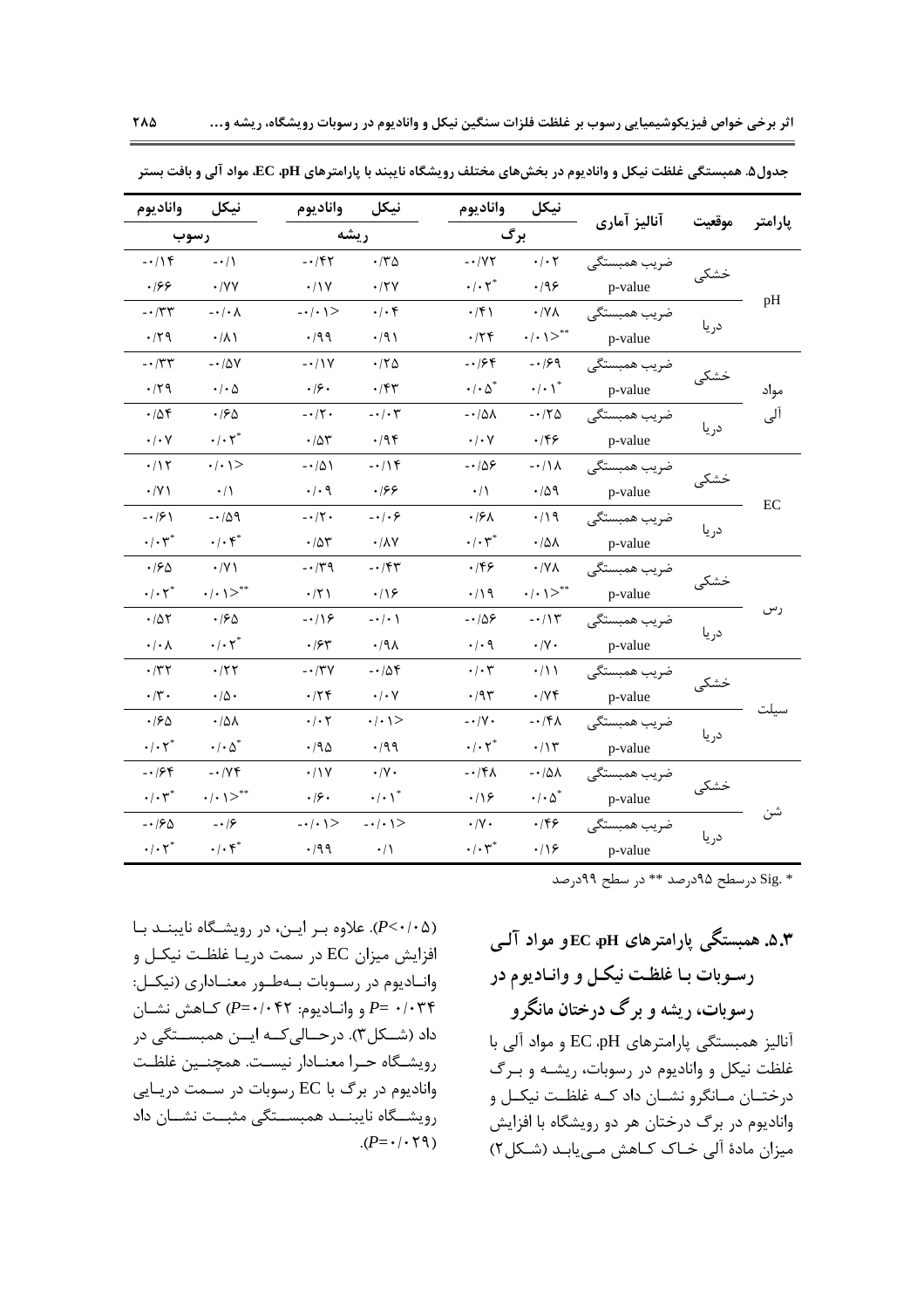

شکل۲. همبستگی غلظت نیکل و وانادیوم موجود در برگ با مواد آلی رسوبات در سمت خشکی (الف) رویشگاه حرا و (ب) نایبند



شکل ۳. همبستگی غلظت نیکل و وانادیوم موجود در رسوبات با EC رسوب درسمت دریایی رویشگاه نایبند

 .(*P*= 049/0 *P*= 037/0 ) 3>>>, >>>z بنابراين، با افزايش درصد سـيلت تجمـع و غلظـت ين فلزات در رسوبات كاهش مي يابد (شكل۵ الف)  $\overline{\phantom{a}}$ و با افـزايش درصـد شـن تجمـع ايـن فلـزات نيـز افزایش می یابد (شکل۶ الـف). در رویشـگاه نایبنــد بـرخــلاف رويشــگاه حــرا افــزايش ميــزان رس و همچنین میزان سیلت موجب افزایش غلظت نیکل و وانساديوم در رســــوبات شــــده (نمونــــهٔ رس: 048/0 :1
4 I /3/ ( ) *P*= 023/0 *P*= /0 0009 F @>A 4 5 \ ( ->.\*6 ( ) *P*= 023/0 *P*= میزان شن موجب غلظت کمتری از این فلـزات در  $( P < \cdot / \cdot \Delta )$  (سوبات شده است ( $P < \cdot / \cdot \Delta$ ).

**۳**.۶ همبستگی بافت بستر و غلظت نیکـل و وانـادیوم در رسوبات، ریشه و برگ درختان مانگرو همبستگی نیکل و وانادیوم با نوع بافت بستر شامل بافت رسی (شکل۴)، بافت سیلتی (شکل۵) و بافت شنبي (شكلع) ارائه شـده اسـت. مطـابق بـا نتـايج بهدستآمده یارامتر بافت بستر عامـل مهمـی در تغییرات غلظت فلزات سنگین در هـر دو رویشـگاه است. بهطوریکه در رویشگاه حرا بین غلظت نیکل و واناديوم رسوبات با ميزان سـيلت آن همبسـتگى  $(\omega, \omega)$  منف<sub>سی</sub> (*P*=•/• ۱۳،*P*=•/۰۷ و بسا میسزان رس (P= · / · · ۲، *P*= · / · ۰۲، *P*= ) و میزان شبن همیستگی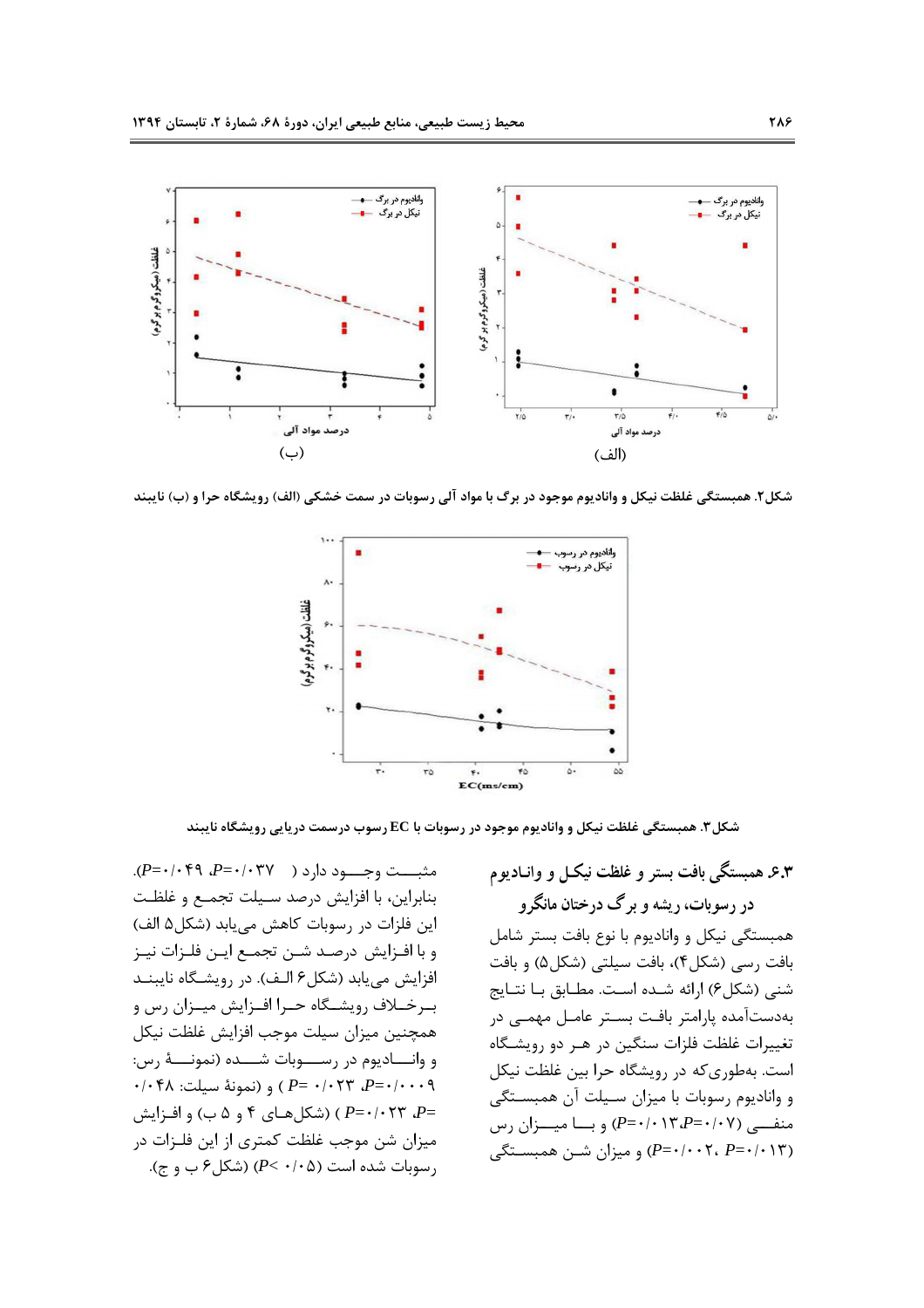

شکل۴. همبستگی غلظت نیکل و وانادیوم در بستر با درصد رس بستر در سمت خشکی (الف) رویشگاه حرا و(ب) نایبند



شکل۵. همبستگی غلظت نیکل و وانادیوم موجود در بستر با درصد سیلت بستر (الف) در سمت خشکی رویشگاه حرا، (ب) در سمت دریایی رویشگاه نایبند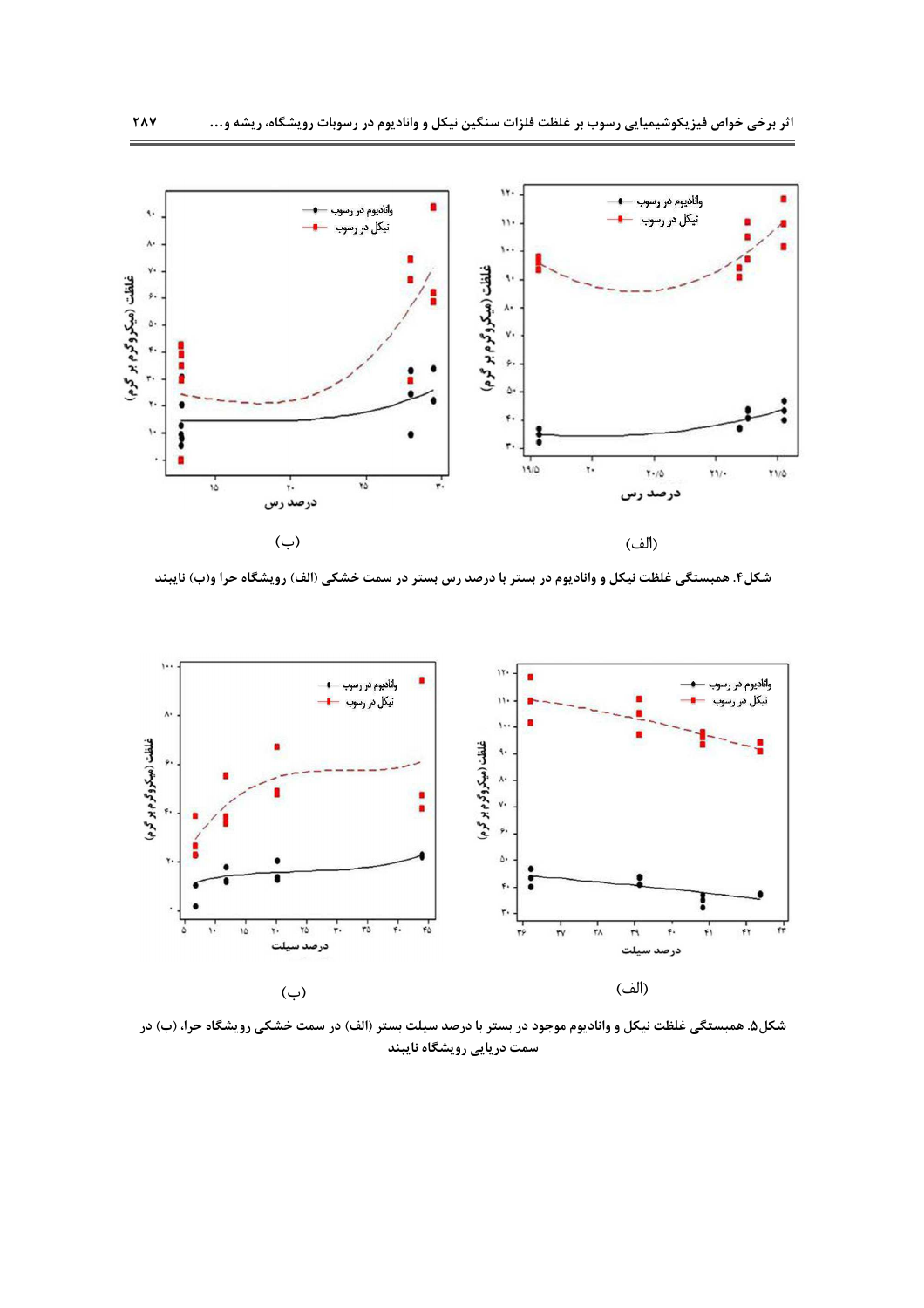



 $\mathfrak{c}$ 

شکل۶. همبستگی نیکل و وانادیوم موجود در بستر با درصد شن بستر (الف) در سمت خشکی رویشگاه حرا، (ب) در سمت خشکی نایبند (ج) در سمت دریایی رویشگاه نایبند

# ۴. بحث و نتیجه گیر ی

با مقايسـهٔ غلظـت نيكـل و وانـاديوم در دو منطقـه مشخص شد که متوسط غلظت نیکل و وانـادیوم در رسوبات سطحی و نیز ریشهٔ درختان رویشگاه حـرا بیشتر از متوسط این فلزات در رویشگاه نایبند است. اما برخلاف رسوبات و ريشهٔ درختان، متوسط غلظت فلز وانادیوم در برگ درختان رویشگاه نایبنـد و حـرا رفتار متفاوتی از خود نشان داد. بهطوری که متوسط غلظت فلز واناديوم در برگ درختان رويشگاه نايبنــد (۱/۱۳ میکروگرم بر گرم) بیشتر از متوسط غلظت

ین فلزات در بـرگ درختـان رویشـگاه حـرا (۴۹/۰  $\overline{\phantom{a}}$ میکروگرم بر گرم) در دو بخش خشکی و دریاست. درحالی که تفاوت قابل ملاحظهای در متوسط غلظت نیکل موجود در برگ رویشگاههای حـرا و نایبنــد (به ترتیب ۳/۱۴ و ۳/۳۸ میکروگ وم ب گرم) در مقايسه با ميزان واناديوم مشــاهده نشــد. در مطالعــهٔ .<br>Davari و همكــاران (2010) كــه غلظــت نيكــل و وانـاديوم در رســوبات، ريشــه و بــرگ ســه رويشــگاه مانگرو در استان بوشــهر شــامل دو خــور بســاتین و بیدخون در خلیج نایبنـد و رویشـگاه مـل گنـزه در مصب رودخانهٔ مند اندازهگیری کردند، غلظت نیکـل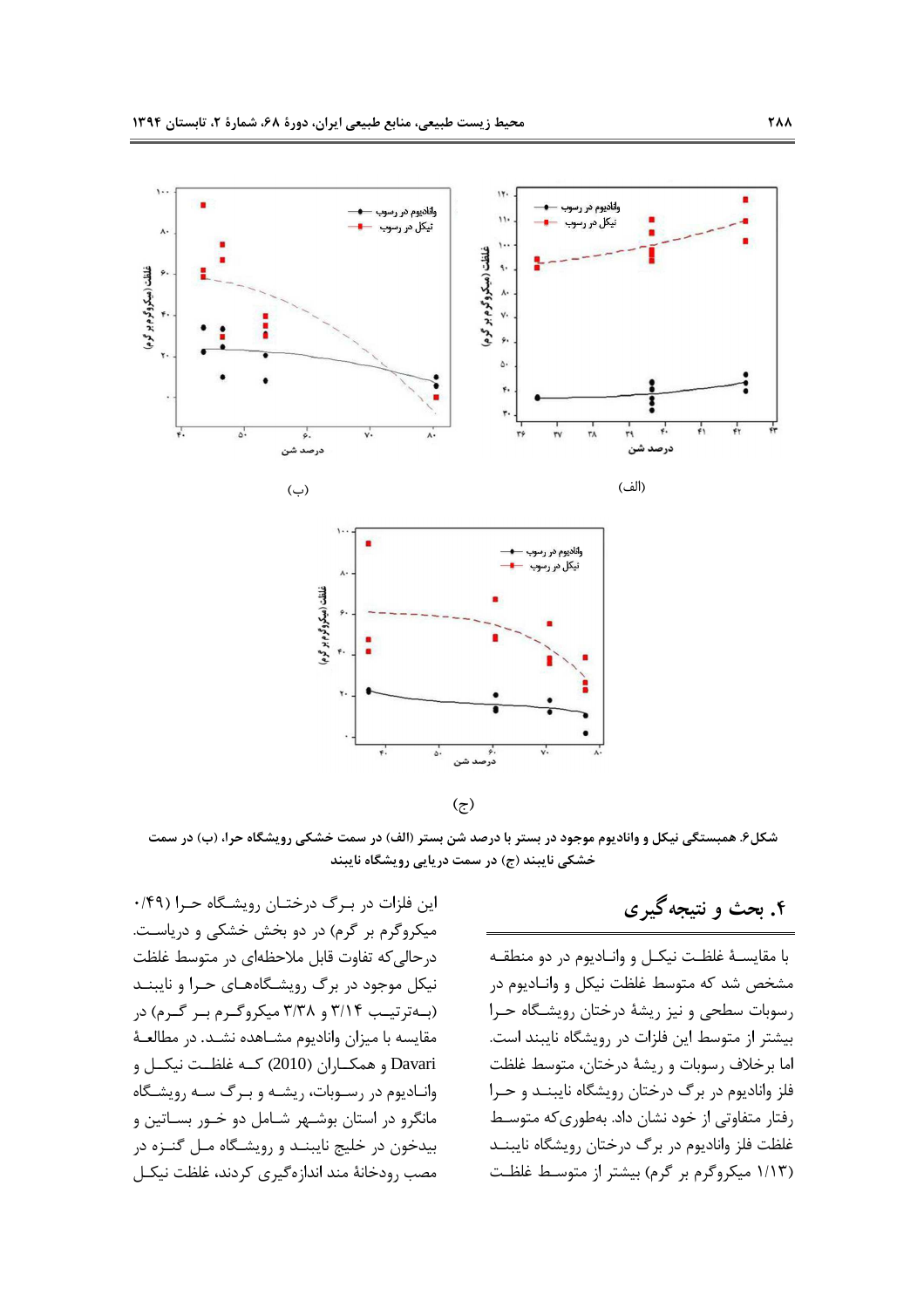(Danekar & Jalali, 2005) منطقه كاسته مى شــود از نظر بافت رســوب نيــز در رويشــگاه نايبنــد بافـت رسوبات بیشتر شنی (درشتدانه) و در منطقهٔ حـرا بافت غالب رسـي- سـيلتي (ريزدانــه) اسـت. بعــد از بررســي همبســتگي فلــزات نيكــل و وانــاديوم بــا ویژگیهای بستر مشخص شـد کـه غلظـت نیکـل و وانادیوم در برگ درختان در هر دو رویشگاه با میزان مواد آلی همبستگی منفی نشان دادند. وجــود مــواد آلی در منطقـه موجـب جـذب و مانـدگاری بیشـتر Hamzeh et al., ) فلزات سنگین در منطقه میشوند 2010؛ Peng *et al.*, 2009) زيرا مادة آلى با برقرارى پیوند با فلـزات سـنگین و کلاتـهکـردن<sup>۱</sup> مـیتوانـد موجـب تجمـع فلـزات سـنگين و كـاهش قابليـت  $\emph{et al.,}$  2003) دسترســی زیســتی در منطقــه شــود Abollino). در رویشگاه نایبند با افزایش میزان EC در بخش دريــا غلظـت فلــزات نيكــل و وانــاديوم در رسوبات كاهش مىيابد. اما غلظت واناديوم در بـرگ درختان مانگرو در منطقهٔ نایبند بـا EC همبسـتگی مثبت نشان داد. ایــن در حــالی اســت کــه افــزایش شوري ميتواند موجب كاهش انحلال پذيري فلزات و تجمع بيشـتر آنهـا در محـيط و درنتيجـه كـاهش دسترسی زیستی فلز سنگین شود ( ,Hamzeh *et al*  5>/ ?
>q >1S .( Peng *et al*., 2009 c2010 نزولی فلـزات در رسـوبات و تجمـع آن در بـرگ در منطقهٔ نایبند احتمالاً دلیل دیگـری غیـر از شـوری دارد و ممکن است مربوط به بافت شنبی منطقه باشد كـه اجــازه بــه تجمــع بيشــتر فلــزات را نمـــ دهــد .( Zare-maivan, 2010 cHamzeh *et al.*, 2010) طرفي، مي توان اين موضوع را چنين توجيه كرد كـه پایینبودن میـزان شـوري (EC) در سـمت دريـا در منطقهٔ نایبند نسبت به حرا میتواند سـبب افـزایش بيشتر حلاليت فلز واناديوم و انتقال بيشتر بـه گيــاه شود. علاوه بر اين، احتمالاً بالابودن ميــزان وانــاديوم در برگ ها در منطقهٔ نایبنــد بــهدلیــل هــوای آلــودهٔ منطقـهٔ نایبنــد ناشــی از گســتردگی فعالیــتهــای پالایشــگاههــا، واحــدهــای پتروشــيمی و ديگــر

را بهطور قابل ملاحظهاى بيشتر از غلظت وانـاديوم گزارش كردند. وليكن آنان غلظت ايـن فلــزات را در رسوبات خليج نايبند بهطور قابل ملاحظهاى بيشـتر از مقادیر بهدستآمـده در پـژوهش حاضـر گـزارش كردند. تفاوت موجود در مقادير ارائــهشــده احتمــالاً میتواند بدین دلیل اختلاف در طرح نمونهبرداری و همچنین نمونهبرداری از رویشگاههای متنوعی علاوه بر نايبند باشد. علاوه بر ايـن Rabbani و همكـاران (2008) در مطالعهٔ خود با اندازهگیری میزان آلودگی ناشـي از فلـزات سـنگين نيكـل، سـرب و جيـوه در رسوبات خلیجفارس/ منطقهٔ عسلویه میزان نیکـل در رسوبات خليجفارس را بين ١٩/٩\_ ppm گزارش کردند. همچنین Zare-maivan (2010) در مطالعهٔ خود بر چگـونگی توزیــع فلــزات ســنگین در رویشگاه نایبند در شمال خلیجفارس، غلظت نیکل و وانساديوم در رسسوبات را بسهترتيسب ۱۰/۹ ppm و ۵۹/۲ppm با نسبت نيكل به واناديوم ۰/۱۶ گـزارش كردند. مقايسهٔ نتايج مطالعهٔ حاضر با مطالعـهٔ -Zare maivan نشان مي دهد غلظت بالاتر فلـزات سـنگين در این پژوهش ممکن است بهدلیل تجمع این فلزات در طول زمان باشد مقادير متفاوت غلظت اين دو فلز در دو رویشـــگاه حـــرا و نایبنـــد و همچنــــین در بخشهای مختلف درختـان حـرا ممکــن اسـت بـه اخـتلاف در يارامترهـاي رسـوب نسـبت داده شـود. بارزترین تفاوتهای دو منطقه که بر غلظت فلـزات نیز بی تأثیر نیست، شوری منطقه، مواد آلـی و بافـت بستر است. میزان شوری در سمت خشکی بیشتر از سمت دریا در دو رویشگاه حـرا و نایبنــد اسـت کـه بیانگر میزان بالای یونها و املاح در سمت خشـکی است و دليل احتمالي آن تبخير بالا و تغليظ بيشـتر جامدات محلول در سمت خشکی است ( Limuwa et al., 2010). با وجود این، میزان شـوری (EC) در سمت دریا در رویشگاه حرا بیشـتر از نایبنـد اسـت. شوری بیشتر در این بخش شاید بهدلیل عمـق کـم آب و درنتیجه زمان ماند بیشتر در شرایط تبخیر بالا باشد. همچنین میانگین مادهٔ آلی در سمت خشـکی در منطقهٔ حرا بیشتر از نایبند است زیرا در رویشگاه حـرا بــا دورشــدن از آب از درصـد پوشــش گیــاهی

 $\overline{a}$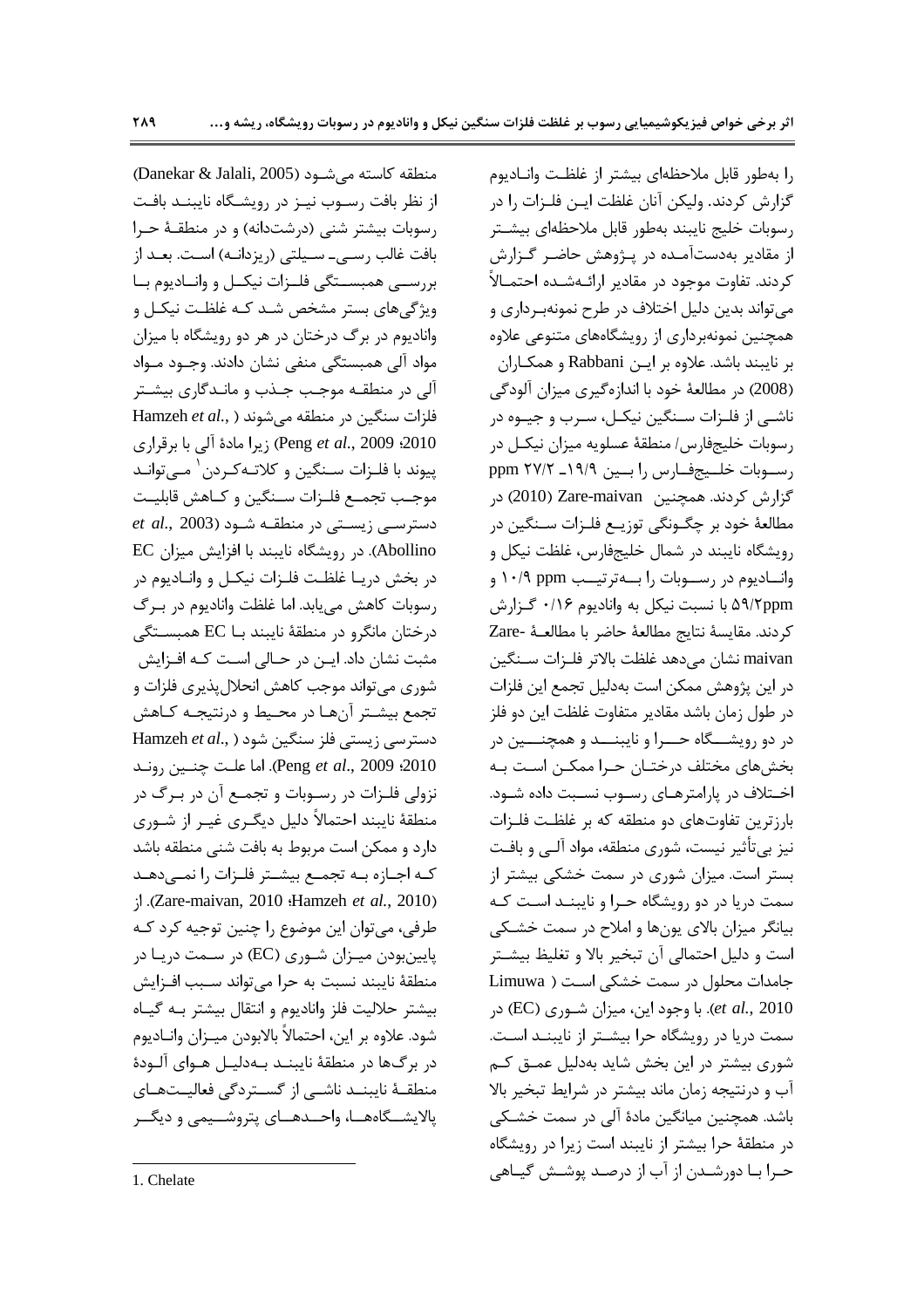نفت خارج شود و مواد سنگینتر و واکسماننـد در آب باقي بمانند. ازآنجاكـه ايــن ذرات عمومــأ انــدازهٔ بزرگتر و سنگینتر دارند، بنابراین، احتمال مـیرود كه در زمان برگشت امواج از سواحل رويشگاه حـرا بیشتر در سطح رسوبات باقی بماننـد. بـهطـور کلــی، نتايج اين پژوهش پيشبيني و فرض اوليــه را كــاملاً دگرگون کرد. زیرا انتظار بـر ایـن بـود کـه منــاطقي مانند رویشگاه حرا نسبت به رویشگاه نایبنـد کـه در فاصلهٔ بیشتری از تماس مستقیم بـا آبهـای آلـوده قرار دارند بايستي كمتر به فلـزات سـنگين نيكـل و وانــاديوم آلــوده شــده باشــند. ايــن يافتــه بســيار نگــران كننـــده اســت زيــرا معمــولأ برنامـــههــاي حفاظتی،کنترلی و پایشی بر روی مناطق مجاور و یا نزدیک به فعالیتهای نفتی متمرکز شدهاند با وجود ینکه یافتههای ایـن پـژوهش نشـان داد کـه بافـت  $\overline{\phantom{a}}$ رسوبات و عوامل فیزیکی دیگری جز فاصله تا منبـع آلودگی در میزان جذب نیکل و وانادیوم تعیین کننده است. بنابراین، توجه به رونق روزافزون فعالیـتهـای نفت و گاز در خلیجفارس و دریای عمان و درنتیجـه تماس بیشتر رویشگاههای مانگرو با منــابع آلــودگی، لازم است علاوه بر پایش و نظارت مداوم بر حفاظت كليهٔ رويشگاههاي مانگرو بدون در نظر گرفتن فاصله از منابع آلودگی، مطالعات بیشتری در زمینـهٔ اثـرات آلودگیهای نفتی بـهویـژه فلـزات سـنگین بـر ایـن زیستگاههای ارزشمند انجام گیرد.

#### **08CZ .1.4**

براساس نتـايج بـهدسـتآمـده مشـخص شـد كـه غلظتهـاى متفـاوت دو فلـز نيكـل و وانـاديوم در رسوبات دو رویشگاه حـرا و نایبنــد و همچنــین در بخشهای مختلف درختـان حـرا بـه اخـتلاف در ویژگیهای فیزیکوشـیمیایی بسـتر شـامل شـوری منطقه، مواد آلـي و خصوصـاً بافـت بسـتر مـرتبط است. بافت رسوبات رويشگاه حرا نسبت بـه نايبنــد ریزدانه و رسی است بنابراین، افزایش تجمع فلزات سنگین نیکل و وانـادیوم در رسـوبات ایـن منطقـه نسبت به نايبند بيشتر است. با وجــود ايــن ميــزان بالای فلز وانــادیوم در بــرگ&ــا در منطقــهٔ نایبنــد

فعاليتهاى آلايندهٔ هوا است كه در مطالعـهٔ Davari و همكـاران (2010) نيـز بـه آن اشـاره شـده اسـت. مطالعهٔ اثر بررسی بافت رسوبات بر غلظت فلـزات در دو منطقه نشان داد کـه در منطقـهٔ حـرا کـه بافـت رسی۔ سیلتی نسبت به بافت شنی غالبتر است با افزایش میزان سیلت غلظت دو فلز در رسوب کاهش و با افزایش میزان شن غلظت هر دو فلز در رسوبات افزایش یافتهاند. بهعکس در منطقهٔ نایبند که بافت شنی غالب است میزان غلظت فلزات نیکل و وانادیوم در رسوب با افزایش درصد شن، کاهش و با افــزایش میزان رس و سیلتی غلظت آنها افـزایش مـییابـد. ین موضوع با در نظر گـرفتن ایـن نکتـه کـه بافـت  $\overline{\phantom{a}}$ رسوبات رویشگاه حرا نسبت به نایبند ریزدانه و رسی است بنابراین، افزایش تجمع فلزات سنگین نیکـل و واناديوم در رسوبات اين منطقه نسبت به نايبند قابل قبول است و بیـانگر قابلیـت بـالای بافـت رسـی در جذب و نگهداشت فلزات در محـيط اسـت. مطالعـهٔ Zare-maivan ( 2010) >>>>6. Hamzeh (2010) نیز این گفته را تأیید میکننـد کـه تمایـل زیاد کاتیونی فلزات با ذرات رس سیلتی سبب تجمع و نگهداشت بیشتر فلزات در خاک می شود. علاوه بر دلایل فوق، دلایل دیگری نیـز مـیتوانـد در تجمـع فلزات سنگین ناشی از فعالیتهای نفتی در رسوبات و ورود و جذب آن در بافتهای درختان نقش داشته باشند. مقايسهٔ ويژگىهاى ساحل رويشگاهها بيـانگر آن است که شیب ساحل در منطقهٔ نایبند بهمراتب كمتر از رويشگاه حراست. همچنـين منطقــهٔ نايبنــد تماس مستقیم با جریانات شدیدتر دارد ولی سواحل دریا در رویشگاه حرا انشعابات بسیار زیادی دارد کـه تحت تأثير جريانات دريــايي ضــعيفتــري قــرار دارد. بنابراین، میتوان نتیجه گرفت کـه سـرعت رفـت و برگشت آبهای آلوده به مواد نفتی در رویشگاه حرا كمتر است و درنتيجه انتظار مى رود زمان تماس آب آلـوده بـا رســوبات بيشــتر شــود و درنهايـت ميــزان بیشتری از فلزات سـنگین توسـط ریشـههـا جـذب خواهند شد. از سوی دیگر با توجه به فاصـلهٔ بیشـتر رويشگاه حرا از تماس مستقيم با آبهاي آلـوده بـه مواد نفتي موجب مے شود تــا مــواد فــرّار موجــود در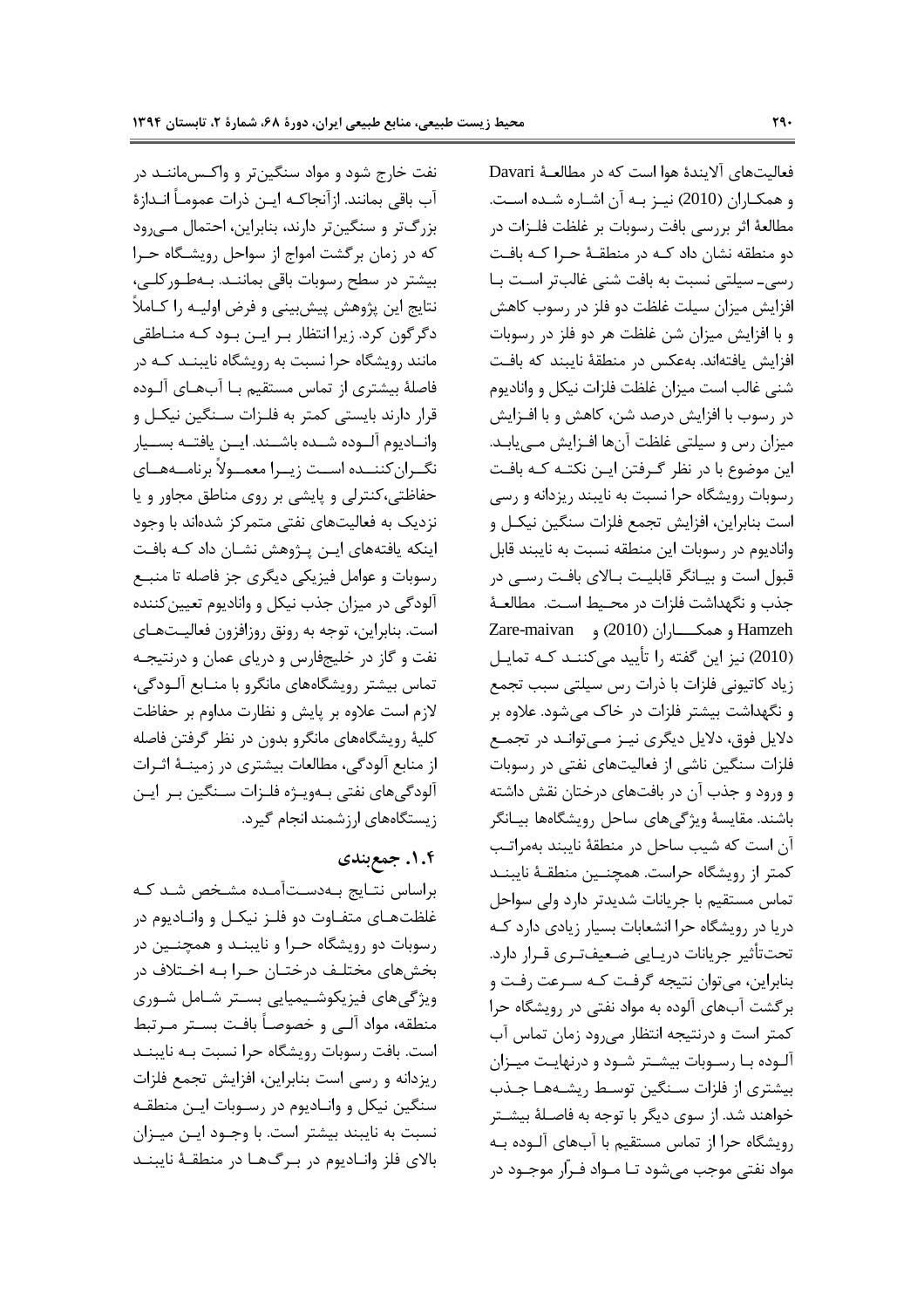در رسوبات و انتقال آن در بافتهای درختان نقش داشته باشند. یافتههای این مطالعه نشــان داد کــه صرف در نظر گرفتن فاصلهٔ منبع آلودگی از محیط ساحلی نمی تواند معیار مناسبی بـرای برنامـههـای پایش، حفاظت و مدیریت مناطق آلوده باشد، بلکـه شـناخت ويژگـىهـاى فيزيكـو شـيميايى محـيط اير سے شده نيز تعيين كننده است.

#### **REFERENCES**

- 1.Abollino, O., Aceto, M., Malandrino, M., Sarzanini, C. and Mentasti, E., 2003, "Adsorption of heavy metals on Namontmorillonite .Effect of pH and organic substances", Water research 37, 1619-1627.
- 2.Attar, F., Hamzeh'ee, B. and Ghahreman, A ., 2004, "A Contribution to the flora of Qeshm Island, Iranian Journal of Botany10, 199-218.
- 3.Barceloux, D. G. & Barceloux. D. 1999. Vanadium. Clinical Toxicology Journal. 37, 265-278.
- 4.Canadian Council of Ministers of the Environment (CCME). 1997. Canadian Soil Quality Guidelines for the Protection of Environmental and Human Health:Vanadium. In: Canadian environmental quality guidelines, 1999, Canadian Council of Ministers of the Environment, Winnipeg.Winnipeg. pp.1-7.
- 5.Danekar, A., Jalali, S., 2005. Avicennia marina forest structure using line plot metho. Pajouhesh and Sazandegi 67,18-24. (In Persian).
- 6.Davari, A., Danehkar, A., Khorasani, N., Javanshir, A., 2010. An investigation on accumulation of heavy metals in roots and leaves of Avicennia marina the sediment, Bushehr, The Persian Gulf. Journal of Natural Environment 63, 267-277. (In Persian).
- 7.Hamzeh, M.A., Boomeri, M., Rezaei, H., Baskaleh, Gh. R., 2010, Environmental geochemistry of heavy metals in coastal sediments of the Goiter Gulf, extreme southeastern Iran, Oceanography 2, 20-11. (In Persian).
- 8.Kabata-Pendias, A., 2010. Trace elements in soils and plants. Fourth Edition. CRC press. Taylor and Francis Group, LLC. 534 p.

بــهدليــل هــواي آلــودهٔ منطقــهٔ نايبنــد ناشــي از گستردگی فعالیتهای نفت و گـاز و سـایر منـابع آلايندهٔ هـواسـت. دلايـل ديگـري همچـون شـيب ساحل در دو رویشگاه حرا و نایبند، شدت و ضعف جريانـات دريـايي و فاصـلهٔ رويشـگاههـا از تمـاس مستقیم با آبهای آلوده به مواد نفتی نیز می توانـد در تحمع فلزات سنگین ناشی از فعالیتهای نفتــر

- 9.Kimbrough, D. E. and Wakakuwa, J. R., 1989, "Acid digestion for sediments, sludges, soils, and solid wastes. A proposed alternative to EPA SW 846 Method 3050", Environmental science & technology 23, 898-900.
- 10. Klute, A., 1986, Methods of soil analysis. Part 1. Physical and mineralogical methods, American Society of Agronomy, Inc ,1188 p
- 11. Limuwa, M., Kaunda, E., Msukwa, A., Maguza-Tembo, F. and Jamu, D., 2010. "Influence of water quality parameters on Opsaridium microlepiscatches in the Linthipe River in central Malawi", Second RUFORUM Biennial Meeting , Entebbe, Ugand, pp. 1267-1272.
- 12. Lotfi, H., Baghaei, H., Mousavi, SR., Khayambashy, S., 2010, the Persian Gulf environment and its protection, Journal of Human Geography 3, 9-1. (In Persian).
- 13. MacFarlane, G., Pulkownik, A. and Burchett, M., 2003, "Accumulation and distribution of heavy metals in the grey mangrove, Avicennia marina (Forsk.) Vierh.: biological indication potential", Environmental Pollution, 123, 139-151.
- 14. Mirza, R., Fakhri, A., Faghiri,I., Azimi, A., 2013. Determination ratio of Nikel to Vanadium from Oil Pollution in sediments and rockyshore oysters (Saccostrea cucullata) in Coastal of Boushehr State (Persian Gulf), Oceanography, 9,35-43.
- 15. Orji, F. A.; Ibiene A., Ugbogu, O. C., 2012. Petroleum hydrocarbon pollution of mangrove swamps: The promises of remediation by enhanced natural attenuation. American Journal of Agricultural and Biological Science. 7, 207-216.
- 16. Peng, J., Song, Y., Yuan, P., Cui, X. and